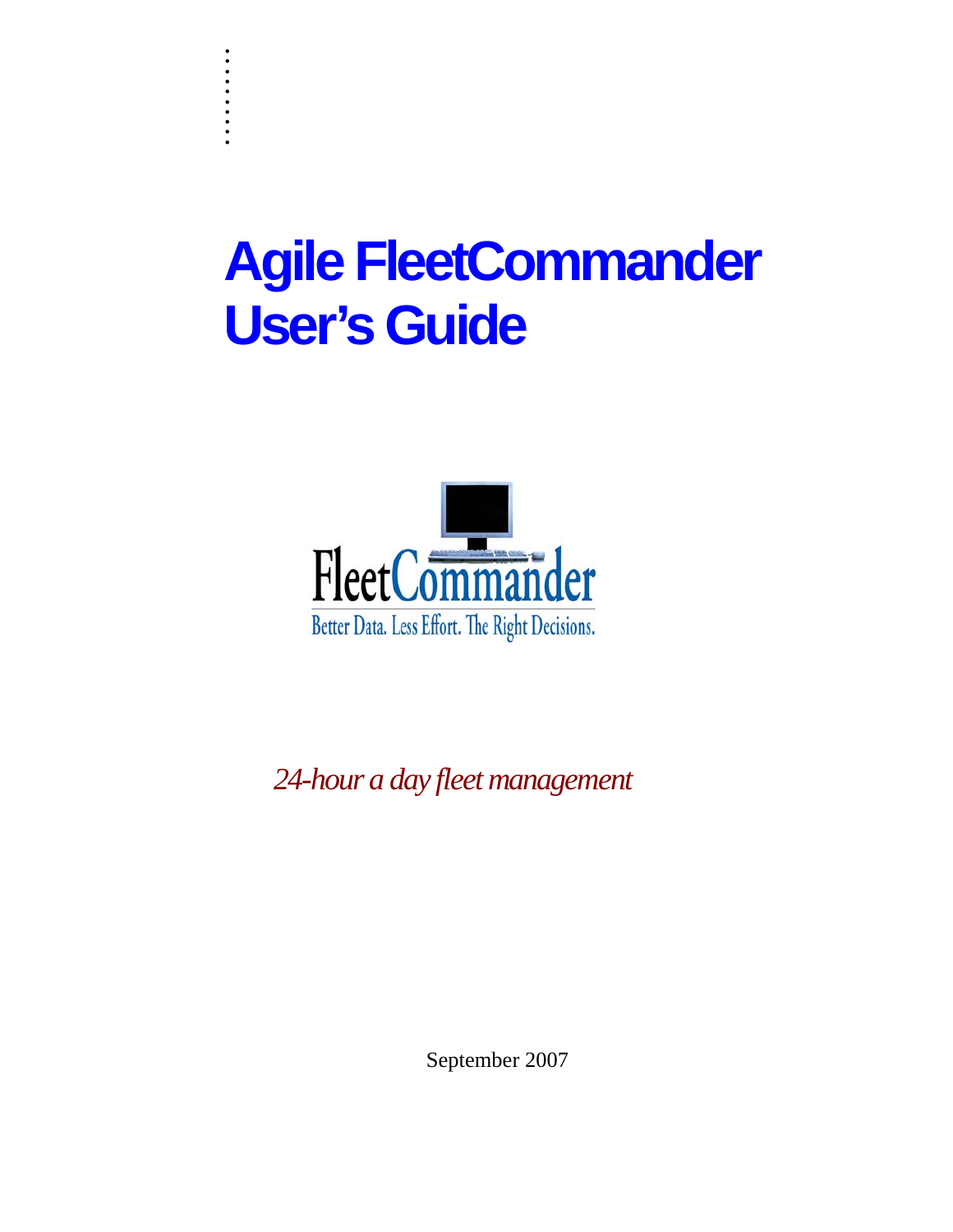## **Table of Contents**

. . . . . . . . . . .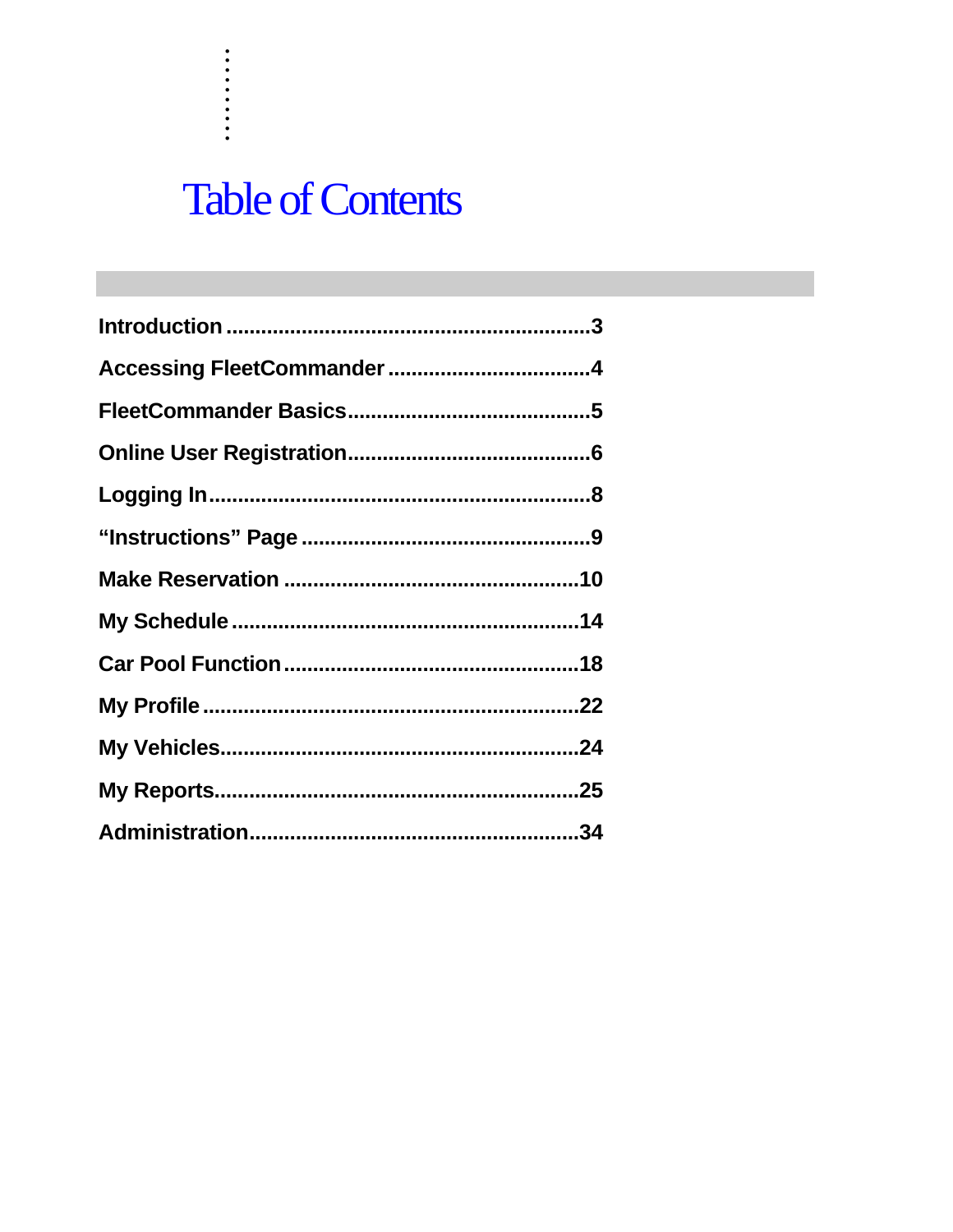## Welcome to FleetCommander

## *Your 24-hour a day motor pool application*

## **Introduction**

. . . . . . . . . .

FleetCommander is an Internet-based automation system designed to increase the level of service provided to the users of motor pool resources. This tool provides easy-to-use forms and buttons to perform motor pool functions previously performed via a phone, fax machine or other paper-based systems.

You can look forward to some considerable advancements in the motor pool!

- FleetCommander is working 24 hours a day, 7 days a week make reservations, update your profile and check your reservation schedule.
- No More Paperwork! Make reservations in less than a minute.
- Your reservation won't get lost  $-$  it's all kept safe and secure within the system.
- Mistakes will be reduced because FleetCommander performs automatic error checking.
- You will receive automatic email confirmations for requests, modifications, approvals, rejections and cancellations.
- Converse with the fleet managers through the email system. You don't have to make any calls.
- Your user profile is kept safely online.
- And best of all  $-$  it's easy to use!

This document is provided to instruct you on how to access and use FleetCommander's capabilities.

Enjoy!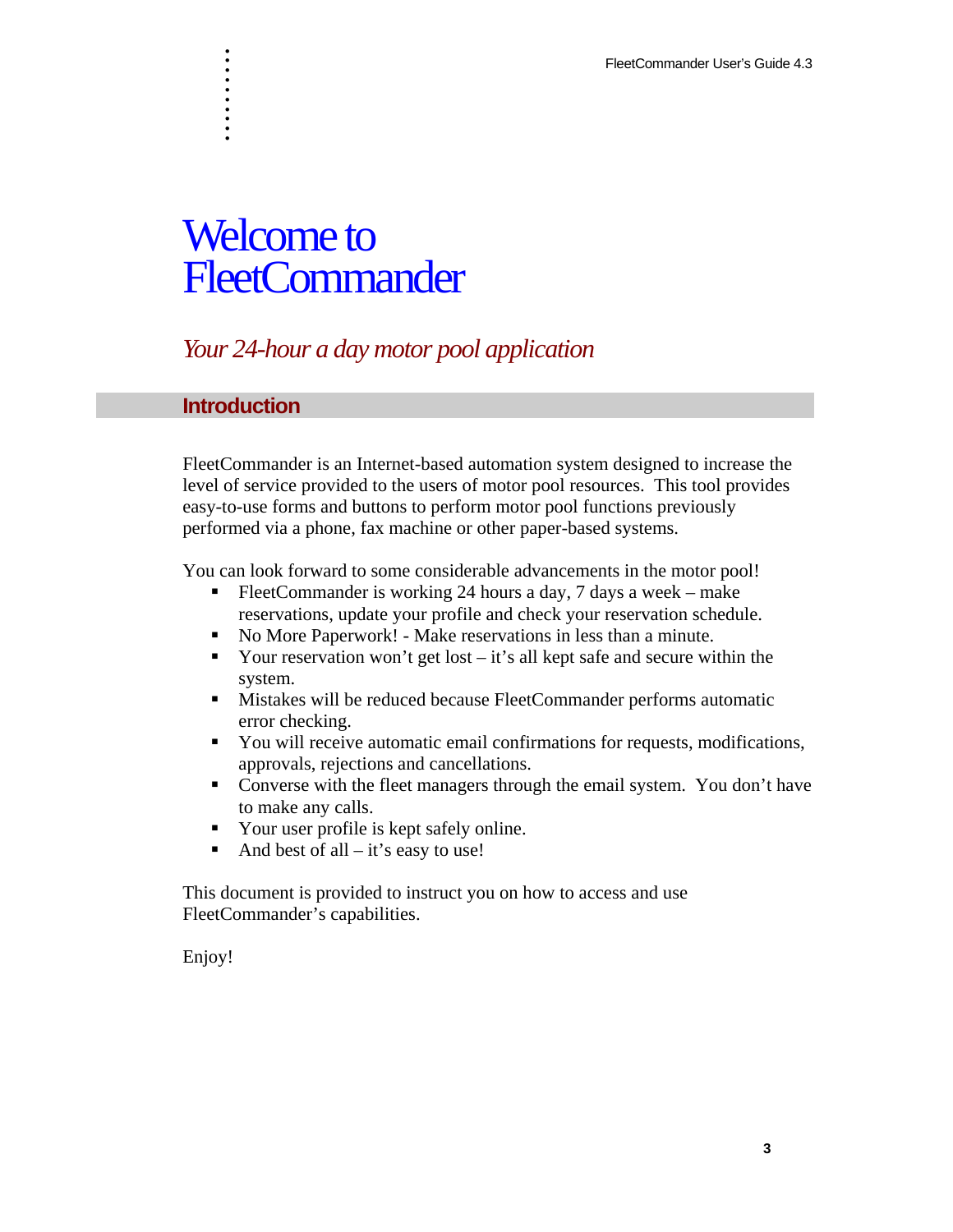## **Accessing FleetCommander**

FleetCommander is accessible via the Internet or your Intranet. In either case, to gain access, put the URL in the "Address" line of your Internet Explorer Browser as shown in the picture below. FleetCommander works best when accessed using the Microsoft Internet Explorer browser. Compatibility with other browsers is not guaranteed.



URL: "An Internet address (for example, *http://www.hmco.com/trade/*), usually consisting of the access protocol (*http*), the domain name (*www.hmco.com*), and optionally the path to a file or resource residing on that server (*trade*).<sup>1</sup>"

-

<sup>&</sup>lt;sup>1</sup> Source: <u>www.dictionary.com</u>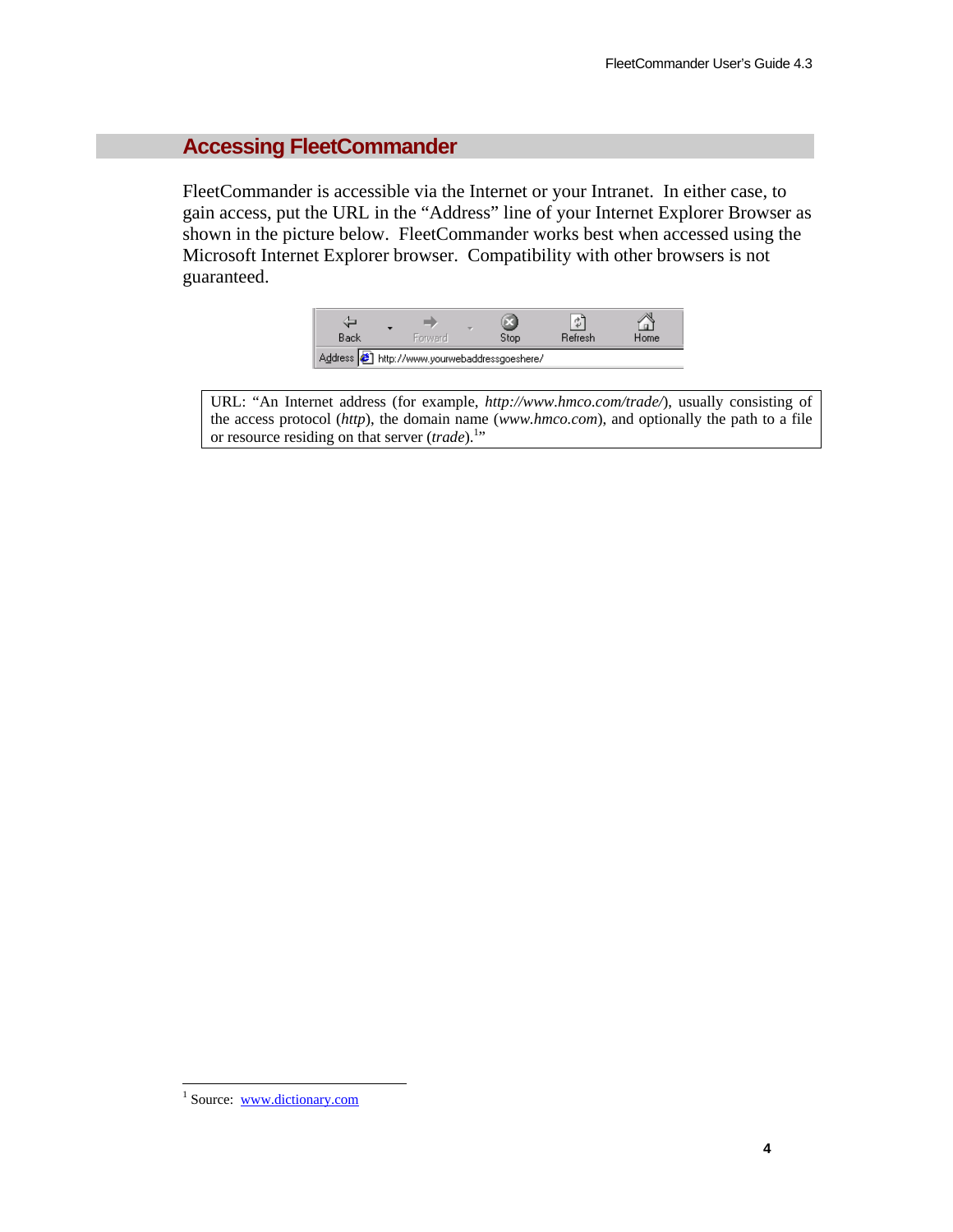## **FleetCommander Basics**

After successfully navigating to the FleetCommander web site, you will see the home page.



From this page, you can access:

**Vehicle Use pages** – These pages let you make a reservation, check your reservation status on-line, edit your user profile, enter mileage for a vehicle that is assigned to you, share a vehicle via the Car Pool feature, and run reports on your usage. These pages require that you log in.

**Information pages** – These pages provide customized content prepared by your Administrator. Important site information is often put on this home page. Be sure to read its contents each time you visit the site.

**Note:** Your FleetCommander web site is easily customized by your fleet administrator. Examples of pages shown throughout this manual may look different than your actual site.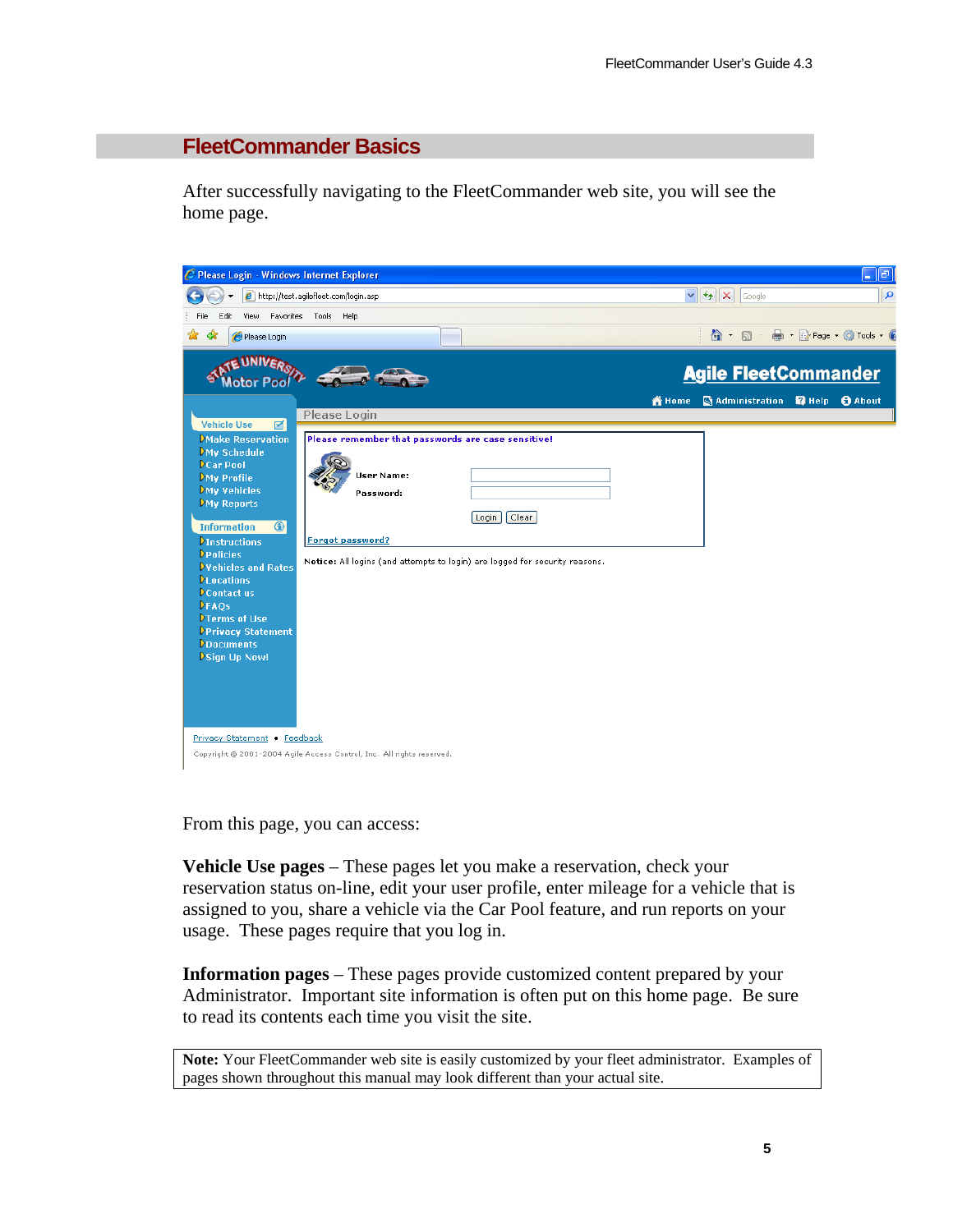## **Online User Registration**

The Online User Registration feature provides a quick and convenient method for users to sign up to use FleetCommander. Clicking on the "Sign Up Now!" link on the left navigation bar will provide you with a registration form.



Note: The "Sign Up Now!" feature may not be used at all sites. Your fleet administrator controls the use of this feature.

On the next page is an example of the appearance of this form.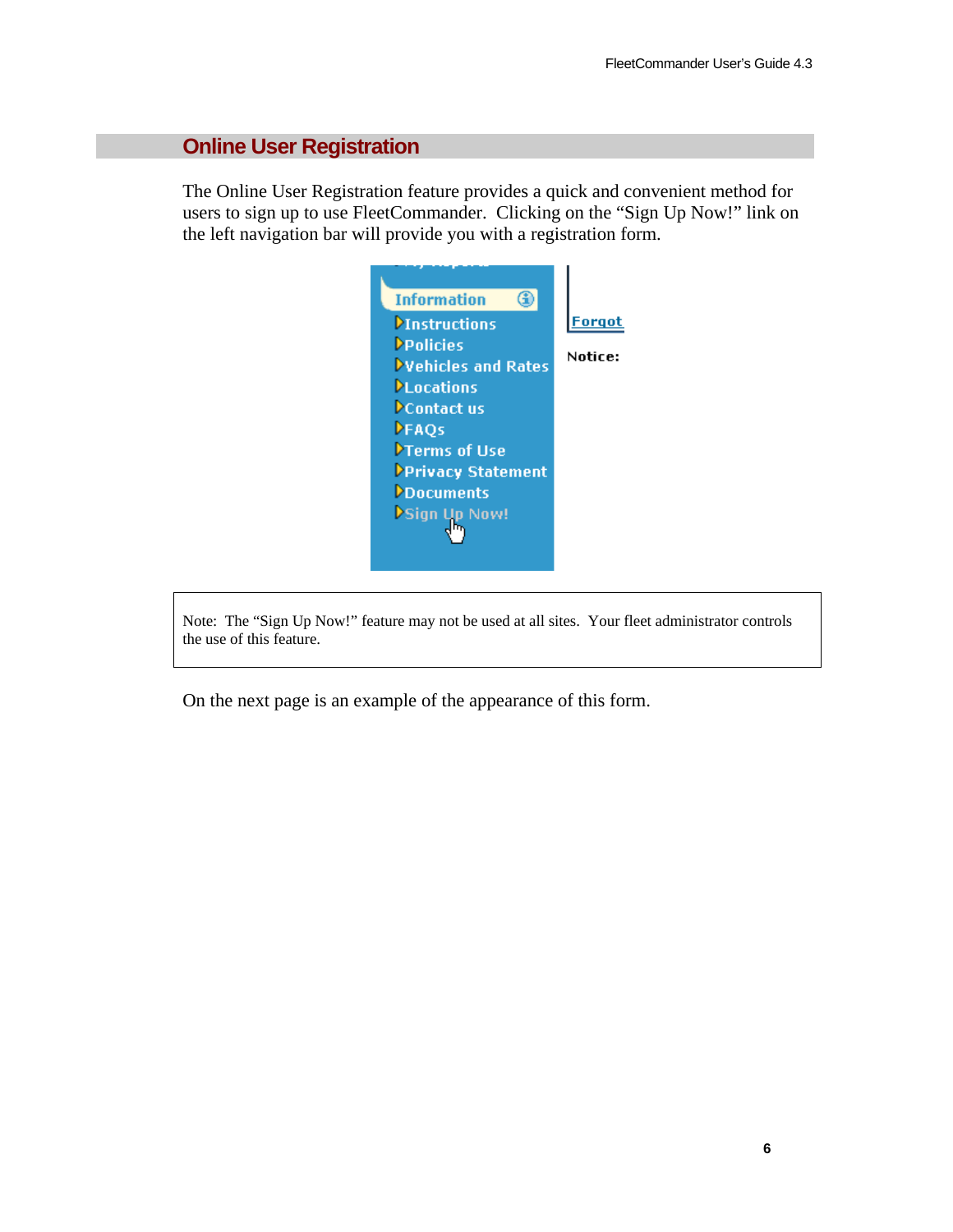| <b>Site Information</b>          |                                                                                                                                                                                |
|----------------------------------|--------------------------------------------------------------------------------------------------------------------------------------------------------------------------------|
| Site you are<br>registering for: | None Selected V                                                                                                                                                                |
| Profile link.                    | You may have the opportunity to request permission at additional sites after your are<br>approved for your primary site. Request for additional permissions is done via the My |
| <b>User Information</b>          |                                                                                                                                                                                |
| Name (last, first middle):       |                                                                                                                                                                                |
| Salutation:                      | (none) $\blacktriangledown$                                                                                                                                                    |
| Username:                        |                                                                                                                                                                                |
| Login Password:                  |                                                                                                                                                                                |
| Re-enter Password:               |                                                                                                                                                                                |
| <b>Contact Information</b>       |                                                                                                                                                                                |
| Division:                        |                                                                                                                                                                                |
| Job Title:                       |                                                                                                                                                                                |
| Department:                      | None Selected V                                                                                                                                                                |
| Account:                         |                                                                                                                                                                                |
| Address:                         |                                                                                                                                                                                |
| Address (cont.):                 |                                                                                                                                                                                |
| City:                            |                                                                                                                                                                                |
| State/Province:                  |                                                                                                                                                                                |
| Zip/Postal code:                 |                                                                                                                                                                                |
| Country:                         |                                                                                                                                                                                |
| Phone Preference:                | Business Phone V                                                                                                                                                               |
| <b>Business Phone:</b>           |                                                                                                                                                                                |
|                                  | <b>AA</b><br>حمد                                                                                                                                                               |

After submitting the form, you will be placed in a "Pending" status. The fleet staff must approve your registration before you are granted access to the system. If you are approved, you'll receive a Welcome email that will provide further instructions. Then you're ready to go!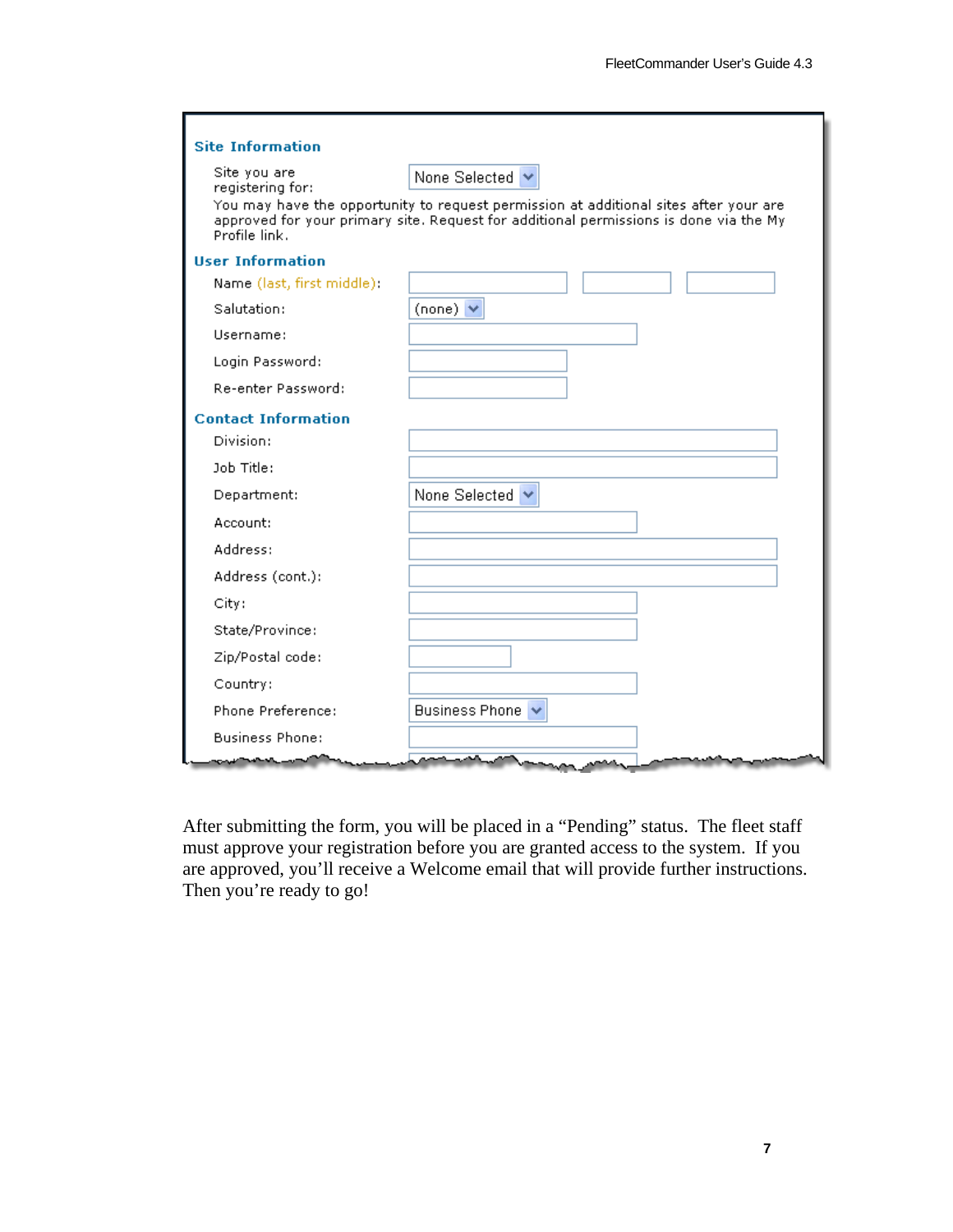## **Logging In**

If you attempt to access a function of FleetCommander that is secure, you will be asked to login. To login, simply enter your email address and password at the designated prompts. Click on the "Login" button to proceed.

| Please remember that passwords are case sensitive! |                |  |  |
|----------------------------------------------------|----------------|--|--|
| User Name:<br>Password:                            |                |  |  |
|                                                    | Clear<br>Login |  |  |
| <b>Forgot password?</b>                            |                |  |  |

Notice: All logins (and attempts to login) are logged for security reasons.

Note: These prompts are case sensitive. If your password is "rover22" (in lower case), typing in "ROVER22" in upper case will not work.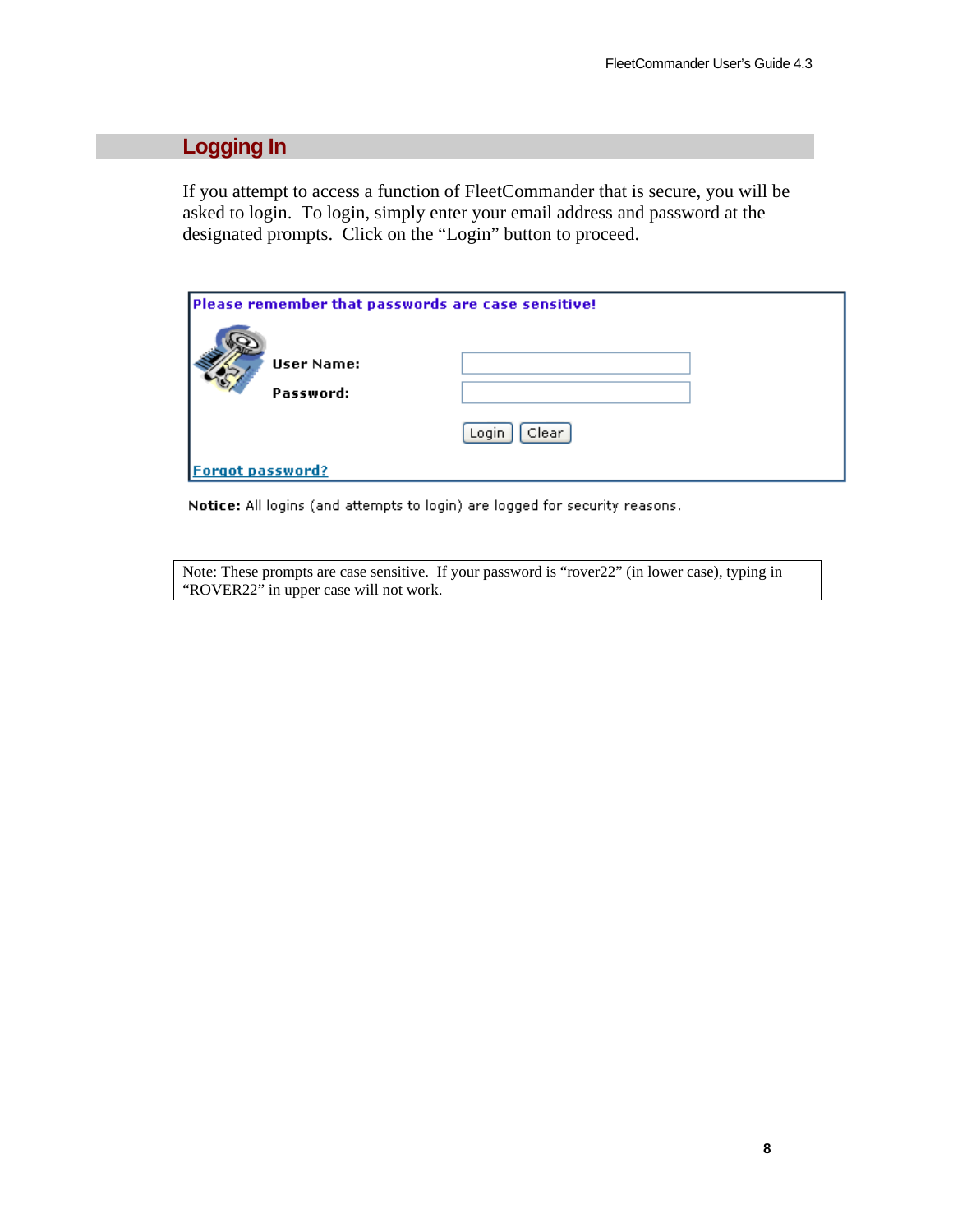## **"Instructions" Page**

To view the overview of instructions for making a reservation, click on the "Instructions" menu item located on the left navigation bar of your browser.





Once you are ready to make a reservation, either click on the "Start" starburst or click on the "Make Reservation" menu item located on the left navigation bar.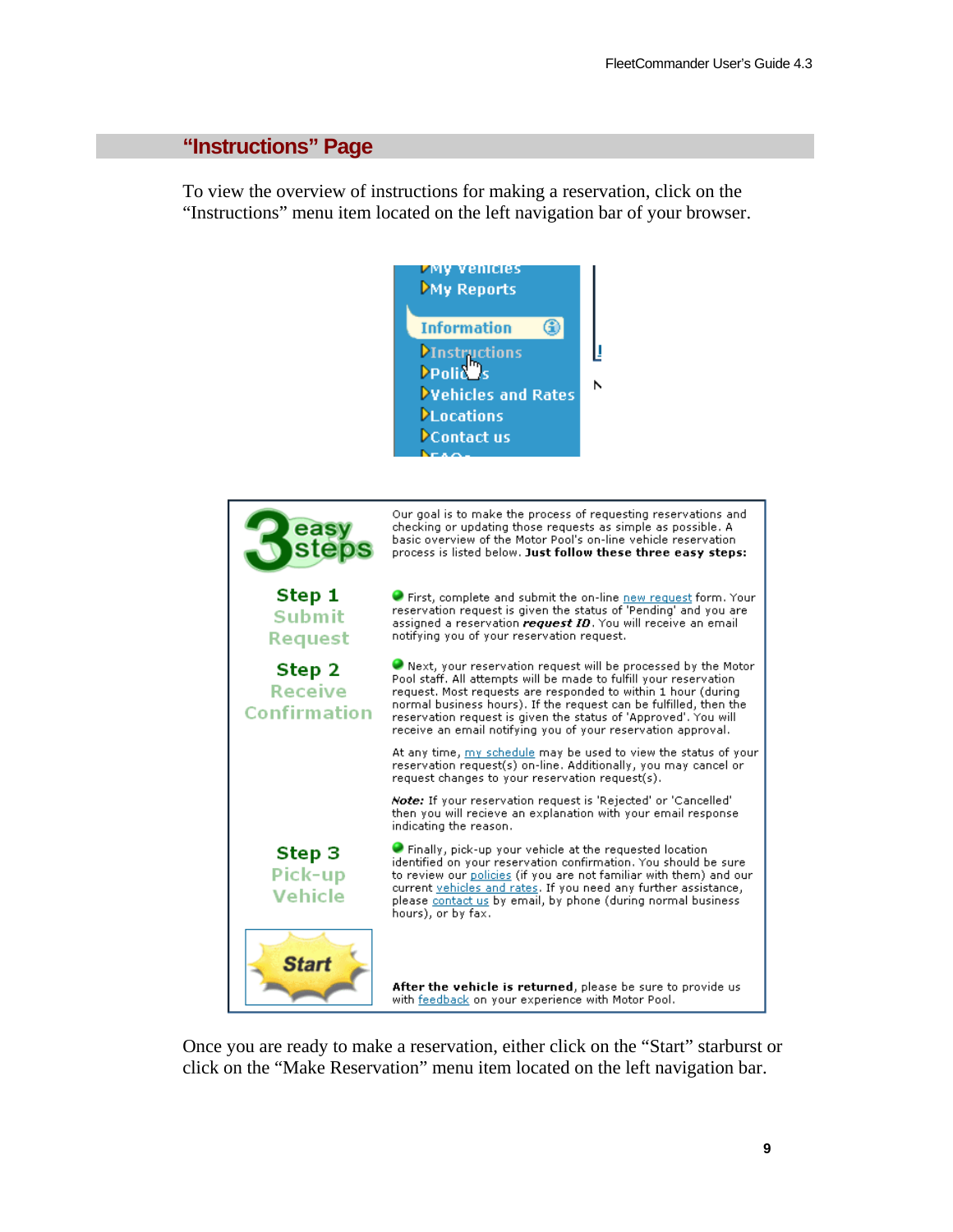## **Make Reservation**

To begin the process of making a reservation, click on the "Make Reservation" link located on the left navigation bar.

| <b>Vehicle Use</b>                                                                                                                 | Welcome                                                           |
|------------------------------------------------------------------------------------------------------------------------------------|-------------------------------------------------------------------|
| Make Reservation<br>My S <sup>tro</sup> edule<br><b>Car Pool</b><br><b>DMy Profile</b><br><b>DMy Vehicles</b><br><b>My Reports</b> | We are excite<br>and we are ple<br>access to mot<br>procedures. F |

After successfully logging in, you will be provided an easy-to-follow form for making your request.

|                                                 | <b>Request Information</b>                                                   |
|-------------------------------------------------|------------------------------------------------------------------------------|
| <b>Requestor Information</b><br>User ID / name: | iadams / Mr. John Adams                                                      |
| E-mail address:                                 | jadams@stateuniv.edu                                                         |
| Driver's user ID:                               | jadams<br>(Mr. John Adams) change                                            |
| <b>Schedule Information</b>                     |                                                                              |
| Pick-up date / time:                            | 09/09/2007<br>les 1<br>8<br>$00 \vee$<br>AM I                                |
| Return date / time:                             | 09/09/2007<br>5<br>00 <sub>1</sub><br>PM.<br>⊫o                              |
| <b>Selection Information</b>                    |                                                                              |
| Usage Type:<br>Site:                            | <b>Daily Rental</b><br>Germantown                                            |
| Location:                                       | - Any Location - N                                                           |
| Type:                                           | - Any Type -                                                                 |
| Options:                                        | GPS Trailer Hitch Roof rack                                                  |
|                                                 | Clear Options                                                                |
| Number of occupants:                            | (driver and passengers)<br>1                                                 |
| <b>Additional Information</b>                   |                                                                              |
| Department:                                     | Administration                                                               |
| Account:                                        | A009-9832                                                                    |
| Purpose:                                        |                                                                              |
| Destination:                                    |                                                                              |
|                                                 | Comments (for example, the description of any special vehicle requirements): |
|                                                 |                                                                              |
|                                                 |                                                                              |
|                                                 |                                                                              |
|                                                 | press Shift+Enter to begin a new line                                        |
|                                                 | Next (Continue Request)<br>Cancel Request                                    |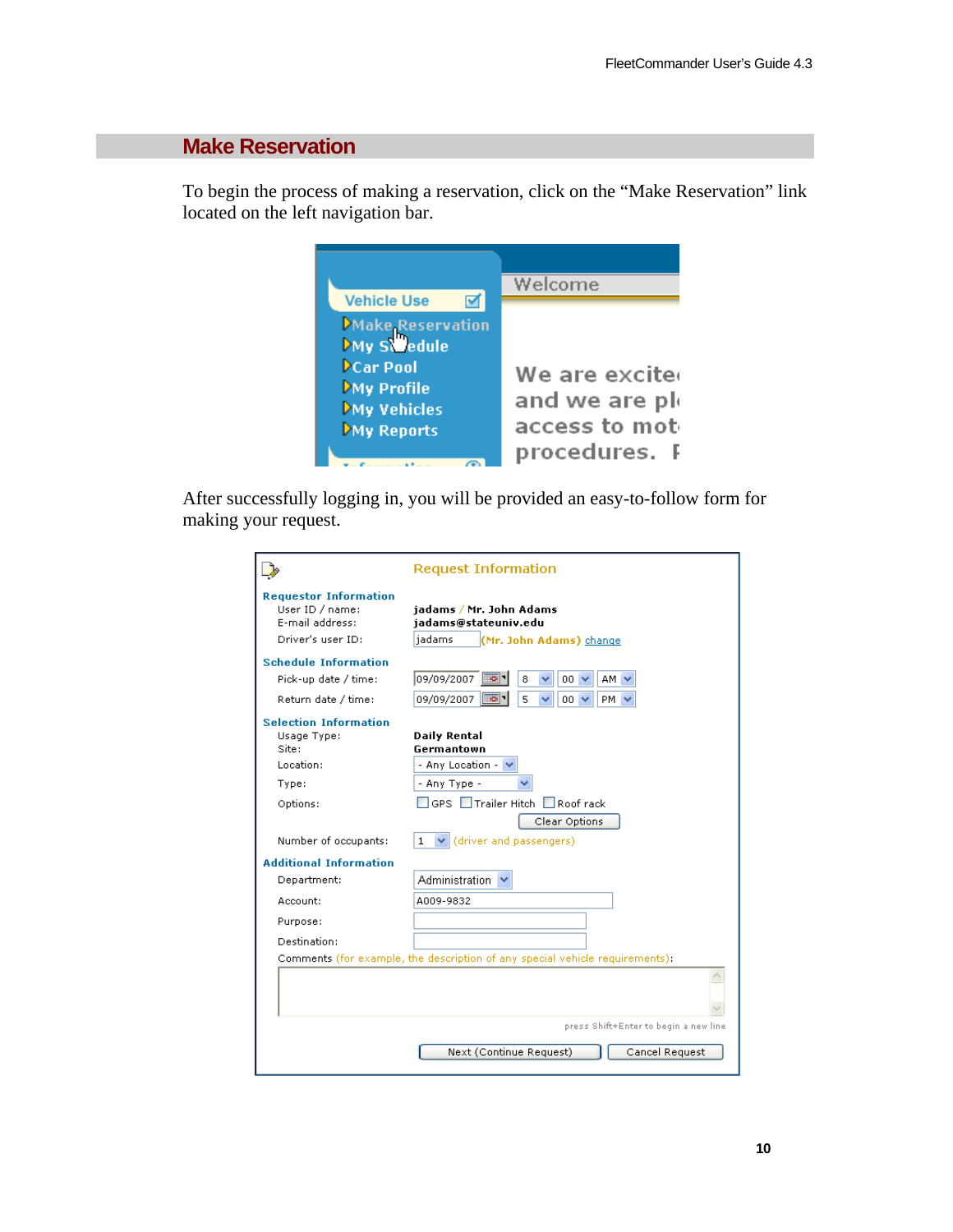**Note:** Your FleetCommander web site is easily customized by your fleet administrator. Examples of pages shown throughout this manual may look different than your actual site. Some prompts described below may not be used by your organization.

#### **Complete the reservation form using the following guidance:**

#### **Requestor Information**

#### **User ID/Name:**

This is your User ID and your name according to your User Profile.

#### **E-mail address:**

This is your contact e-mail address according to your User Profile.

**Driver's User ID:** If you are making a reservation for some other than yourself, enter his or her UserID at this prompt.

#### **Schedule Information**

#### **Pick Up Date/Time**:

| Pick-up date / time: | 09/09/2007 8 V 00 V AM V |  |  |  |  |  |
|----------------------|--------------------------|--|--|--|--|--|
|----------------------|--------------------------|--|--|--|--|--|

There are two ways to enter your desired Pick-up Date. You can type in the date with your keyboard (in the format mm/dd/yyyy, e.g. 09/09/2007) or you can click on the calendar icon. The calendar icon lets you select the month and date using your mouse. The Pick-up Time is entered by clicking on the 'downarrow' to the right of the prompt.

#### **Return Date/Time**:

| Return date / time: | 09/09/2007 3 5 V 00 V PM V |  |  |  |  |  |  |  |  |
|---------------------|----------------------------|--|--|--|--|--|--|--|--|
|---------------------|----------------------------|--|--|--|--|--|--|--|--|

There are two ways to enter your desired Return Date. You can type in the date with your keyboard (in the format mm/dd/yyyy, e.g. 09/09/2007) or you can click on the calendar icon. The calendar icon lets you select the month and date using your mouse. The Return Time is entered by clicking on the 'down-arrow' to the right of the prompt.

#### **Selection Information**

**Location:** If vehicles are available at more than one location, you may be prompted to select a location. To select a location, click on the 'down-arrow' to the right of the "Location" prompt. *Note:* When your request is submitted, it will limit the search of available vehicles to only those vehicles at the selected site. If you do not require a vehicle from a specific location, it is best to leave "Any Location" as your location selection.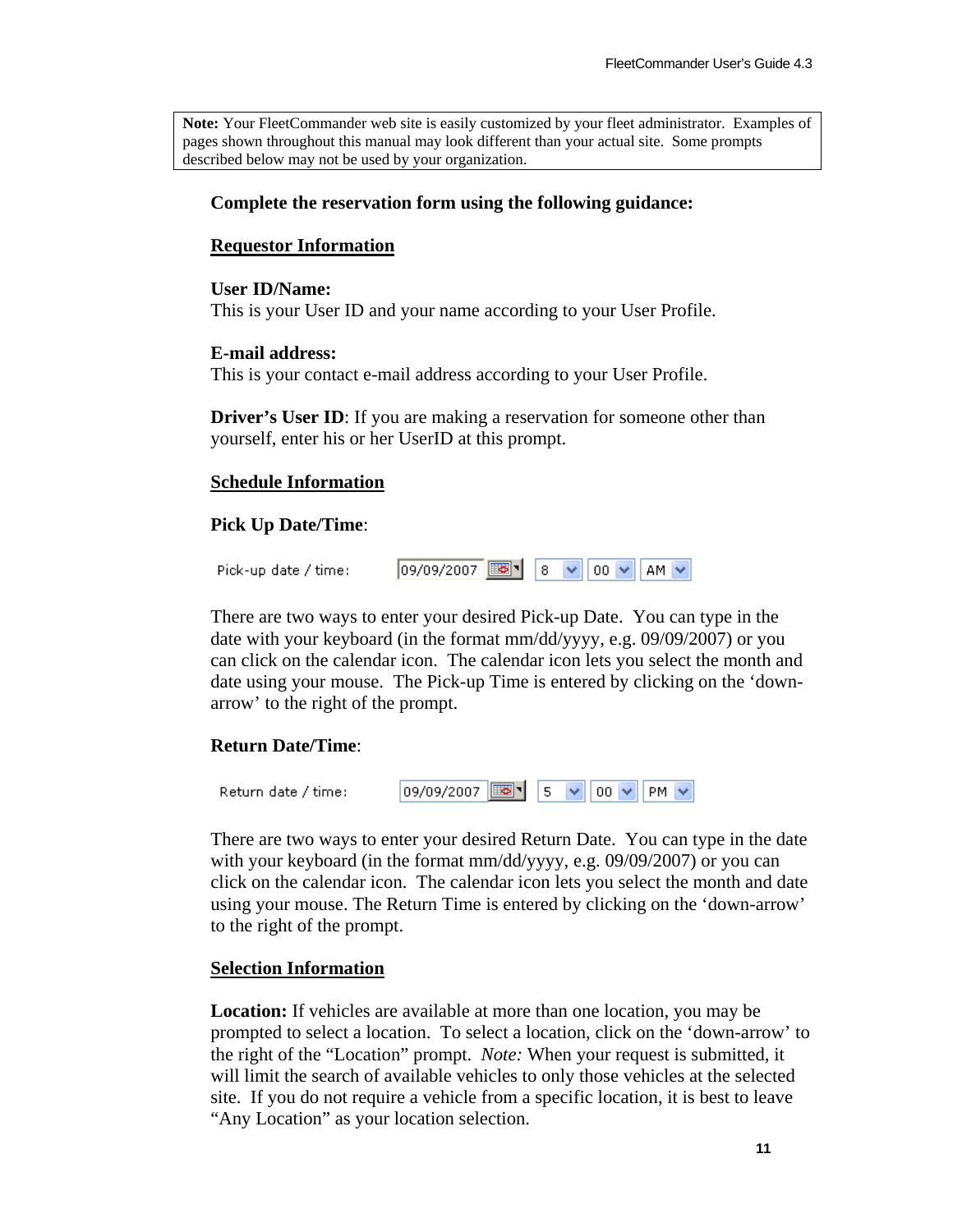**Type**: "Type" is used to describe the vehicle as being compact, mid-size, fullsize, luxury, a bus, a van, etc. If your motor pool has more than one type of vehicle, you may be prompted to select the type of vehicle you would require for your trip. To select a type, click on the 'down-arrow' to the right of the "Type" prompt. *Note:* When your request is submitted, it will limit the search of available vehicles to only those vehicles that match the type you selected. If you do not require a specific type of vehicle, it is best to leave "Any Type" as your type selection.

**Options**: If you require specific accessories or options in the vehicle you are requesting, select these from the options presented in the "Options:" section. If you require special features but do not see the option listed on the reservation form, put your request in the "Comments" box at the bottom of the page.

**Number of Occupants**: This field is for the user to notify the administrator of the number of occupants that will travel in the vehicle. It is used to identify the vehicle that best meets your needs. In the event that no vehicle is available that meets your exact requirements, the administrator may elect to provide you with a larger vehicle.

#### **Additional Information**

The "Additional Fields" are used to collect information unique to your motor pool. Your administrator customizes these. If you have questions about how to complete these fields, contact your administrator.

**Comments**: You may enter any information in the "Comments" field that you wish the motor pool staff to see.

Click on the "Next (Continue Request)" button after completing all of the desired fields. Don't worry; prior to submitting this to your motor pool staff, you will have a chance to review the completed request.

After reviewing the request on the "Confirm Request" page, click on "Submit Request" to send this to your administrator. You will receive an email confirmation notice.

Note: If you intend to make multiple reservations, you can elect to use the "Submit and Make Similar Request" button. This action will submit the current request and copy all the details of that reservation into subsequent reservation form. This function must be enabled by the fleet administrator in order for it to appear on your screen.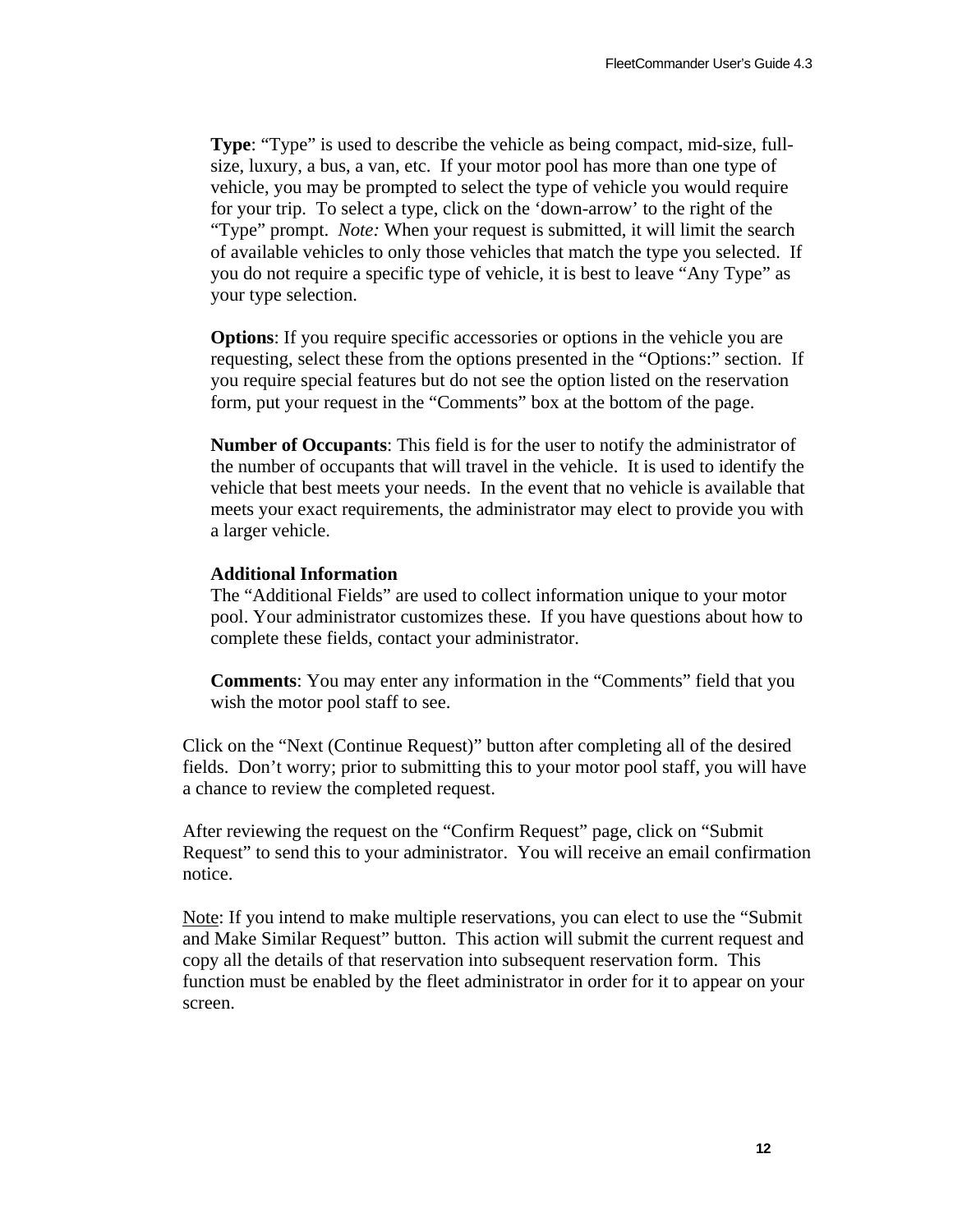|                                                         | Germantown - New request (Request ID: R000900) - Message (Plain Text)                                            |                            |  |
|---------------------------------------------------------|------------------------------------------------------------------------------------------------------------------|----------------------------|--|
| : File<br>Edit View Insert Format Tools                 | Actions<br>Help                                                                                                  |                            |  |
| ∼∥                                                      |                                                                                                                  |                            |  |
|                                                         |                                                                                                                  |                            |  |
|                                                         | Q Reply   Q Reply to All   Q Forward   4 ha   2   マ   2   マ   2   X   4 ・ マ ・ A <sup>÷</sup>   ©   <sub>Fl</sub> |                            |  |
| Extra line breaks in this message were removed.         |                                                                                                                  |                            |  |
| From:                                                   |                                                                                                                  | Sent: Sat 9/8/2007 8:01 PM |  |
| To:                                                     |                                                                                                                  |                            |  |
| Cc:                                                     |                                                                                                                  |                            |  |
| Subject: Germantown - New request (Request ID: R000900) |                                                                                                                  |                            |  |
|                                                         | Your vehicle reservation request is being processed by The Motor Pool.                                           |                            |  |
|                                                         |                                                                                                                  |                            |  |
| Your schedule can be viewed on-line at:                 |                                                                                                                  |                            |  |
|                                                         | http://test.agilefleet.com/ MyScheduleBrowse.asp?Requests=Current                                                |                            |  |
|                                                         | If the link above spans more than one line you may need to copy and paste.                                       |                            |  |
|                                                         |                                                                                                                  |                            |  |
|                                                         | Requestor: Adams, John                                                                                           |                            |  |
|                                                         | Driver: Adams, John                                                                                              |                            |  |
|                                                         | Request date/time: 09/08/2007 8:01:23 pm                                                                         |                            |  |
|                                                         | Pick-up: 9/10/2007 8:00:00 AM                                                                                    |                            |  |
|                                                         | Return: 9/10/2007 5:00:00 PM                                                                                     |                            |  |
| Duration: 9 hours                                       |                                                                                                                  |                            |  |
| Request ID: R000900                                     |                                                                                                                  |                            |  |
| Confirmation Number:                                    |                                                                                                                  |                            |  |
|                                                         | Usage Type: Daily Rental                                                                                         |                            |  |
|                                                         | Site: Germantown                                                                                                 |                            |  |
|                                                         | Location: 240 3rd St.                                                                                            |                            |  |
|                                                         | Vehicle: Unassigned                                                                                              |                            |  |
|                                                         |                                                                                                                  |                            |  |
|                                                         | Department: Administration                                                                                       |                            |  |
|                                                         | Account: A009-9832                                                                                               |                            |  |
|                                                         | Purpose: Meeting in Buford                                                                                       |                            |  |
| Destination: Parkersburg                                |                                                                                                                  |                            |  |
|                                                         |                                                                                                                  |                            |  |

Additionally, you will receive an email once your request is approved or rejected by your fleet administrator.

|                                                   | Germantown - RESERVATION APPROVED! (Confirmation ID: 100560) - Message (Plain Text)                                                                                                                                                                                                                                                                                                                    |  |
|---------------------------------------------------|--------------------------------------------------------------------------------------------------------------------------------------------------------------------------------------------------------------------------------------------------------------------------------------------------------------------------------------------------------------------------------------------------------|--|
| ÷<br>File Edit View Insert Format Tools Actions   | Help                                                                                                                                                                                                                                                                                                                                                                                                   |  |
|                                                   | A   B 7 U   青 暮 着 注 狂 龍 龍 妊 鳥                                                                                                                                                                                                                                                                                                                                                                          |  |
|                                                   | $\mathbb{E}_\bullet$ Reply   $\mathbb{E}_\bullet$ Reply to All   $\mathbb{E}_\bullet$ Forward   $\mathbb{E}_\bullet$   $\mathbb{E}_\bullet$   $\blacktriangleright$   $\mathbb{E}_\bullet$   $\mathbb{E}_\bullet$   $\mathbb{E}_\bullet$ $\mathbb{E}_\bullet$ $\mathbb{E}_\bullet$ $\mathbb{E}_\bullet$ $\mathbb{E}_\bullet$ $\mathbb{E}_\bullet$ $\mathbb{E}_\bullet$ $\mathbb{E}_\bullet$ $\mathbb{$ |  |
|                                                   |                                                                                                                                                                                                                                                                                                                                                                                                        |  |
| Extra line breaks in this message were removed.   |                                                                                                                                                                                                                                                                                                                                                                                                        |  |
| From:<br><b>CONTRACTORS</b> CONTRACTORS IN LEASE. | Sent: Sat 9/8/2007 8:07 PM                                                                                                                                                                                                                                                                                                                                                                             |  |
| To:<br><b>GARDER CONTINUES (1986)</b>             |                                                                                                                                                                                                                                                                                                                                                                                                        |  |
| Cc:                                               |                                                                                                                                                                                                                                                                                                                                                                                                        |  |
|                                                   | Subject: Germantown - RESERVATION APPROVED! (Confirmation ID: 100560)                                                                                                                                                                                                                                                                                                                                  |  |
|                                                   | Your vehicle reservation request has been approved by The Motor Pool.                                                                                                                                                                                                                                                                                                                                  |  |
|                                                   |                                                                                                                                                                                                                                                                                                                                                                                                        |  |
| Your schedule can be viewed on-line at:           | http://test.aqilefleet.com/ MyScheduleBrowse.asp?Requests=Current                                                                                                                                                                                                                                                                                                                                      |  |
|                                                   |                                                                                                                                                                                                                                                                                                                                                                                                        |  |
|                                                   | If the link above spans more than one line you may need to copy and paste.                                                                                                                                                                                                                                                                                                                             |  |
|                                                   |                                                                                                                                                                                                                                                                                                                                                                                                        |  |
|                                                   | Requestor: Adams, John                                                                                                                                                                                                                                                                                                                                                                                 |  |
|                                                   | Driver: Adams, John                                                                                                                                                                                                                                                                                                                                                                                    |  |
|                                                   | Request date/time: 09/08/2007 8:01:23 pm<br>Pick-up: 9/10/2007 8:00:00 AM                                                                                                                                                                                                                                                                                                                              |  |
|                                                   | Return: 9/10/2007 5:00:00 PM                                                                                                                                                                                                                                                                                                                                                                           |  |
| Duration: 9 hours                                 |                                                                                                                                                                                                                                                                                                                                                                                                        |  |
| Request ID: R000900                               |                                                                                                                                                                                                                                                                                                                                                                                                        |  |
| Confirmation Number: 100560                       |                                                                                                                                                                                                                                                                                                                                                                                                        |  |
|                                                   | Usage Type: Daily Rental                                                                                                                                                                                                                                                                                                                                                                               |  |
|                                                   | Site: Germantown                                                                                                                                                                                                                                                                                                                                                                                       |  |
|                                                   | Location: 240 3rd St.                                                                                                                                                                                                                                                                                                                                                                                  |  |
|                                                   |                                                                                                                                                                                                                                                                                                                                                                                                        |  |
|                                                   | Vehicle: C092N716 (2004, Ford, E-350, Blue)                                                                                                                                                                                                                                                                                                                                                            |  |
| License #: 123 456                                | Type: Mini-van                                                                                                                                                                                                                                                                                                                                                                                         |  |
| Options:                                          |                                                                                                                                                                                                                                                                                                                                                                                                        |  |
|                                                   |                                                                                                                                                                                                                                                                                                                                                                                                        |  |
|                                                   | Department: Administration                                                                                                                                                                                                                                                                                                                                                                             |  |
|                                                   | Account: A009-9832                                                                                                                                                                                                                                                                                                                                                                                     |  |
|                                                   |                                                                                                                                                                                                                                                                                                                                                                                                        |  |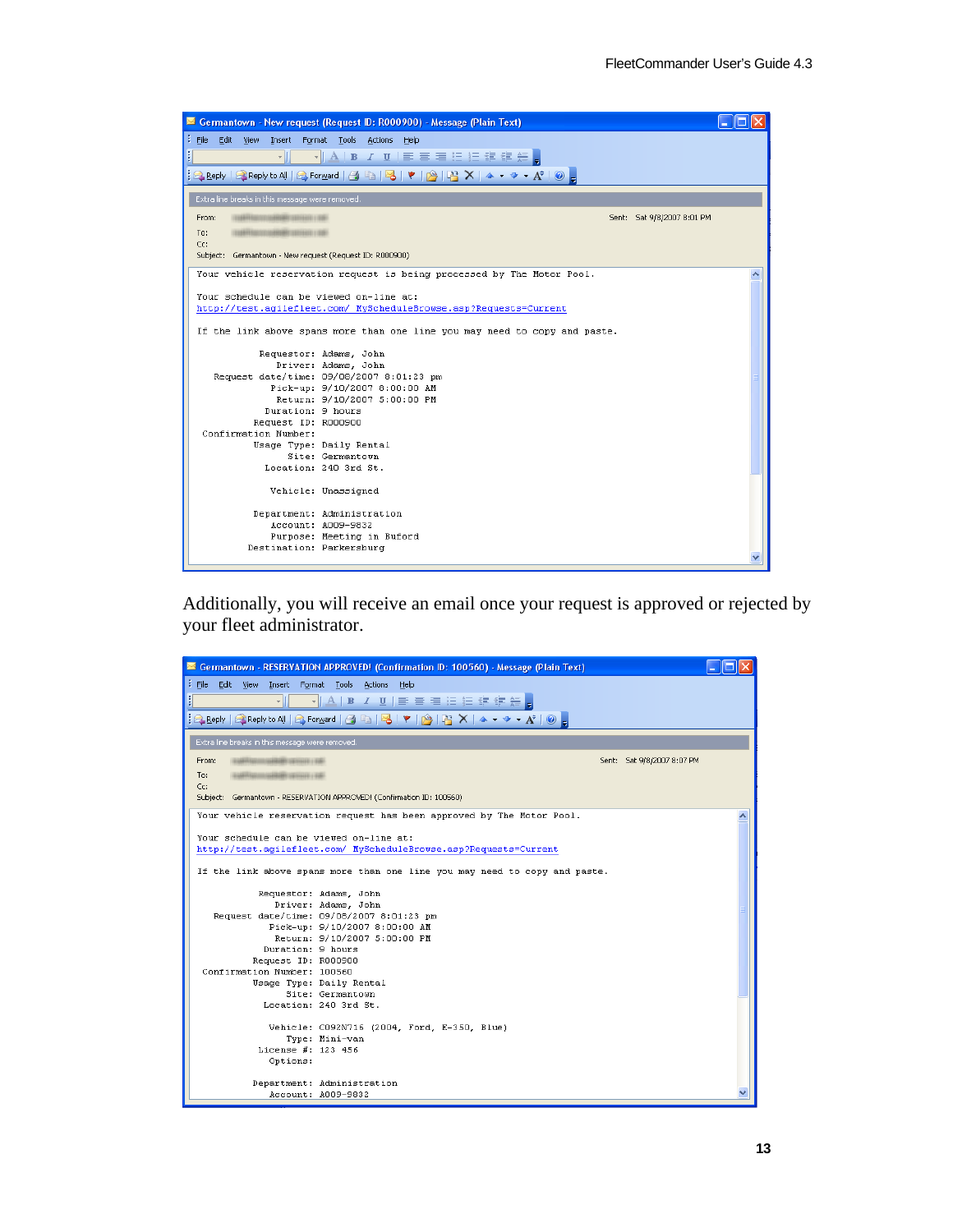## **My Schedule**

You may view or request to change your current reservations using the "My Schedule" link shown on the left navigation bar.



A summary with all of your current requests will be displayed. You may sort the information in this table by clicking the title of any column. The first click will sort the information in an ascending manner. A second click on the title of the column will sort the information in a descending manner. To see requests from the past, click on "All Requests".

|   | User ID / name: jadams / Adams John<br>Schedule as of: 9/8/2007 8:13:14 PM<br>E-mail address: jadams@stateuniv.edu |                                                                                                          |                                                                         |                                                    |                                                                                               |
|---|--------------------------------------------------------------------------------------------------------------------|----------------------------------------------------------------------------------------------------------|-------------------------------------------------------------------------|----------------------------------------------------|-----------------------------------------------------------------------------------------------|
|   | Display: Current Requests √<br>Request ID or<br>View<br><b>All Requests</b><br>Confirmation number:                |                                                                                                          |                                                                         |                                                    |                                                                                               |
|   | Request<br>Date/Time                                                                                               | <b>Schedule Information ₩</b>                                                                            | <b>Status Information</b>                                               | <b>Request ID or</b><br><b>Confirmation Number</b> | <b>Vehicle Information</b>                                                                    |
| Q | 09/08/2007<br>7:57:07 pm                                                                                           | Pick-up: 09/10/2007@08:00 AM 3 Request was cancelled<br>Return: 09/10/2007@05:00 PM<br>Duration: 9 bours | <sup>梦</sup> You are the requestor<br><b>W</b> You are the driver       | <b>R000899</b><br>Request ID                       | Unassigned                                                                                    |
|   | 09/08/2007<br>$8:01:23$ pm                                                                                         | Pick-up: 09/10/2007@08:00 AM  V Request was approved<br>Return: 09/10/2007@05:00 PM<br>Duration: 9 hours | $\mathbb{S}$ You are the requestor<br>$\circledcirc$ You are the driver | 100560<br>Confirmation number                      | Vehicle: C092N716 (2004<br><b>Blue Ford E-350)</b><br>Location: 240 3rd St.<br>Type: Mini-van |

#### **View, Change or Cancel Your Request**

**View:** To view the details of your reservation, click on the magnifying glass icon located in the left-most column of the status table.



You will be presented with the screen below.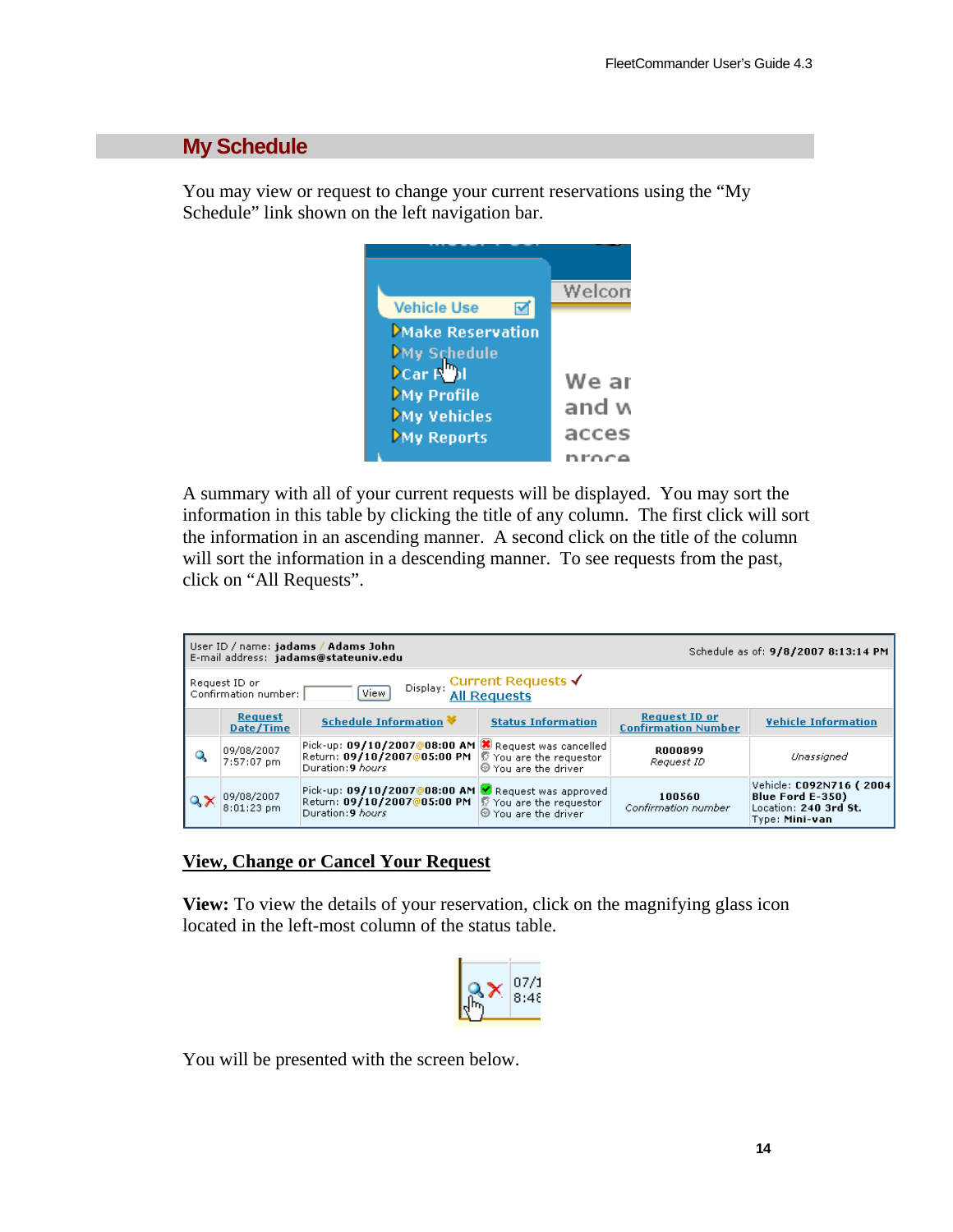|                                                                                                                | Request date/time: 9/8/2007 8:01:23 pm                                                                     |
|----------------------------------------------------------------------------------------------------------------|------------------------------------------------------------------------------------------------------------|
|                                                                                                                | <b>■</b> Request was approved<br>Request ID: R000900<br>Confirmation number: 100560                        |
| <b>Requestor Information</b><br>User ID / name:<br>E-mail address:                                             | jadams / Adams, John<br>jadams@stateuniv.edu                                                               |
| <b>Driver Information</b>                                                                                      | (requestor is driver)                                                                                      |
| <b>Schedule Information</b><br>Pick-up date / time:<br>Return date / time:<br>Duration:                        | 09/10/2007@08:00 AM<br>09/10/2007@05:00 PM<br><b>9</b> hours                                               |
| <b>Selection Information</b><br>Usage Type:<br>Site:<br>Location:<br>Type:<br>Options:<br>Number of occupants: | <b>Daily Rental</b><br>Germantown<br>240 3rd St.<br>Mini-van<br>(any options)<br>1 (driver and passengers) |
| <b>Additional Information</b><br>Department:<br>Account:<br>Purpose:<br>Destination:<br>Comments:<br>(none)    | Administration<br>A009-9832<br>Meeting in Buford<br>Parkersburg                                            |
| <b>Vehicle Information</b><br>Vehicle:<br>Location:<br>Type:                                                   | C092N716 (2004 Blue Ford E-350)<br>240 3rd St.<br>Mini-van                                                 |
| OK (Back)                                                                                                      | Request Changes<br>Cancel Request<br>Add Notes<br>Last modified: 9/8/2007 8:06:41 pm                       |
|                                                                                                                |                                                                                                            |

**Change:** To request a change to your reservation, click on the "Request Changes" button (shown above) and type your desired changes in the text box (shown below). The administrator will act upon the request using this new information.

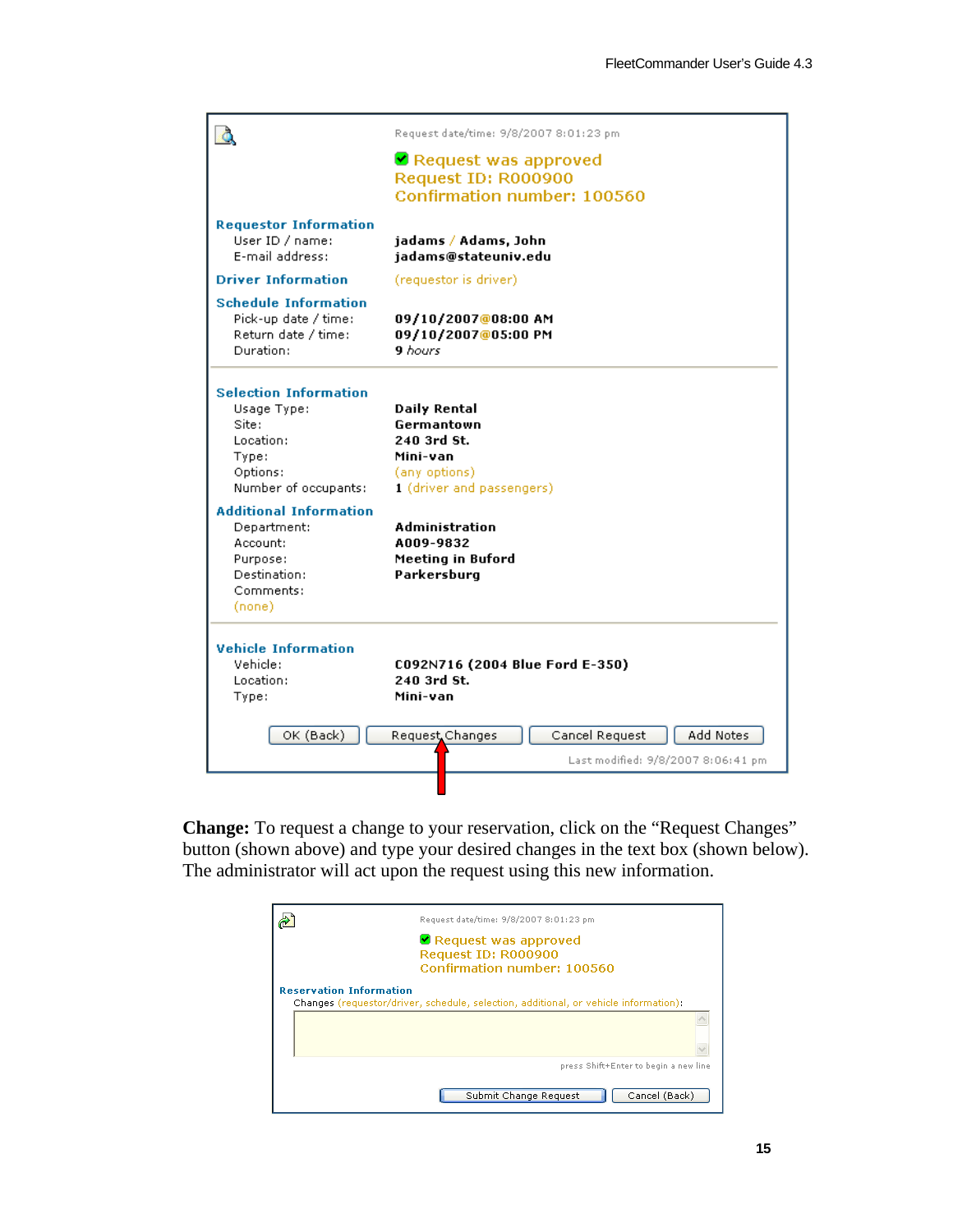**Cancel:** To cancel your reservation, click on the 'X' icon located in the left-most column of the status table.



You will be presented with the screen below.

|                                | Request date/time: 9/8/2007 8:01:23 pm                                              |
|--------------------------------|-------------------------------------------------------------------------------------|
|                                | <b>E</b> Request was approved<br>Request ID: R000900<br>Confirmation number: 100560 |
| <b>Reservation Information</b> | Notes (optional cancellation information):                                          |
|                                |                                                                                     |
|                                |                                                                                     |
|                                | press Shift+Enter to begin a new line                                               |
|                                | Are you sure you want to cancel this request?                                       |
|                                | No (Back)<br>Yes (Cancel Request)                                                   |

Please add any information in the Notes section that may be helpful to the fleet staff. Clicking on "Yes (Cancel Request)" will remove your request from the system and the administrator will no longer act upon it.

#### **Request Date/Time**

The information in this column shows the date and time when you made your reservation.

#### **Schedule Information**

This column shows the start date and time, the return date and time, and the duration of your reservation.

#### **Status Information**

Your reservation status will appear in the "Status Information" column. The different statuses that may be displayed include:

**Pending**: This reservation is awaiting approval by the fleet administrator

**Approved**: This reservation has been approved. You should have received an email confirmation notice.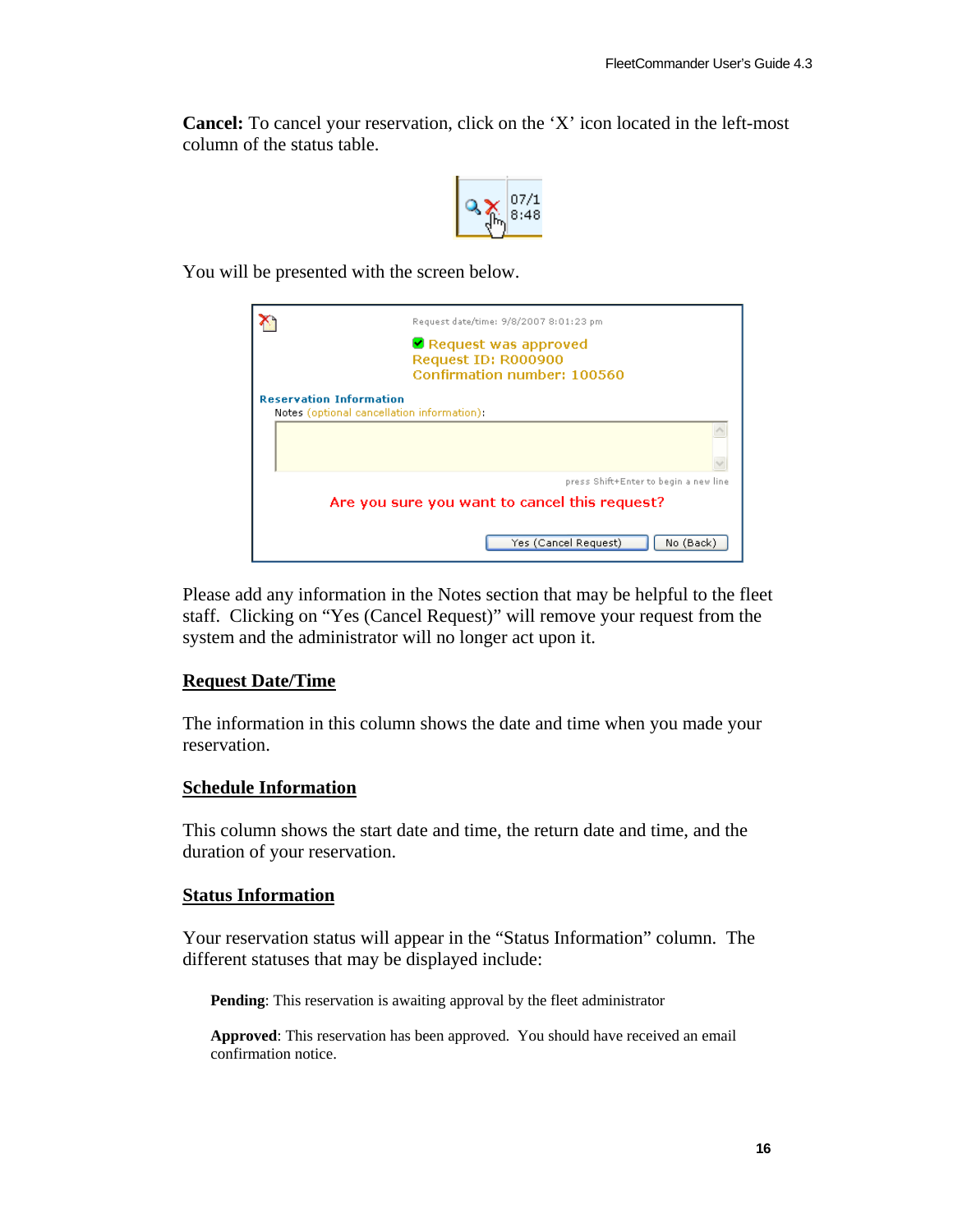**Cancelled**: This reservation was cancelled either by you or the fleet administrator. As appropriate, comments may indicate why this was cancelled.

**Completed:** This reservation is closed. You have picked up and returned the vehicle to the motor pool.

#### **Request ID or Confirmation Number**

**Request ID:** The request ID is issued when you make a request. Your request has not been approved by the administrator. Use this identification number whenever corresponding with the administrator about your request.

**Confirmation Number:** The confirmation number is issued when your request has been approved by the administrator. You now have a reservation for a specific vehicle for a specific date and time. Use this confirmation number whenever corresponding with the administrator about your reservation.

#### **Vehicle Information**

If a vehicle has been assigned to your reservation, information about the vehicle will appear in this column. This information will contain the vehicle name, its description, its location and its type. The administrator may, at his or her discretion, assign a different vehicle at a later point in time. You will automatically be notified by email of any changes.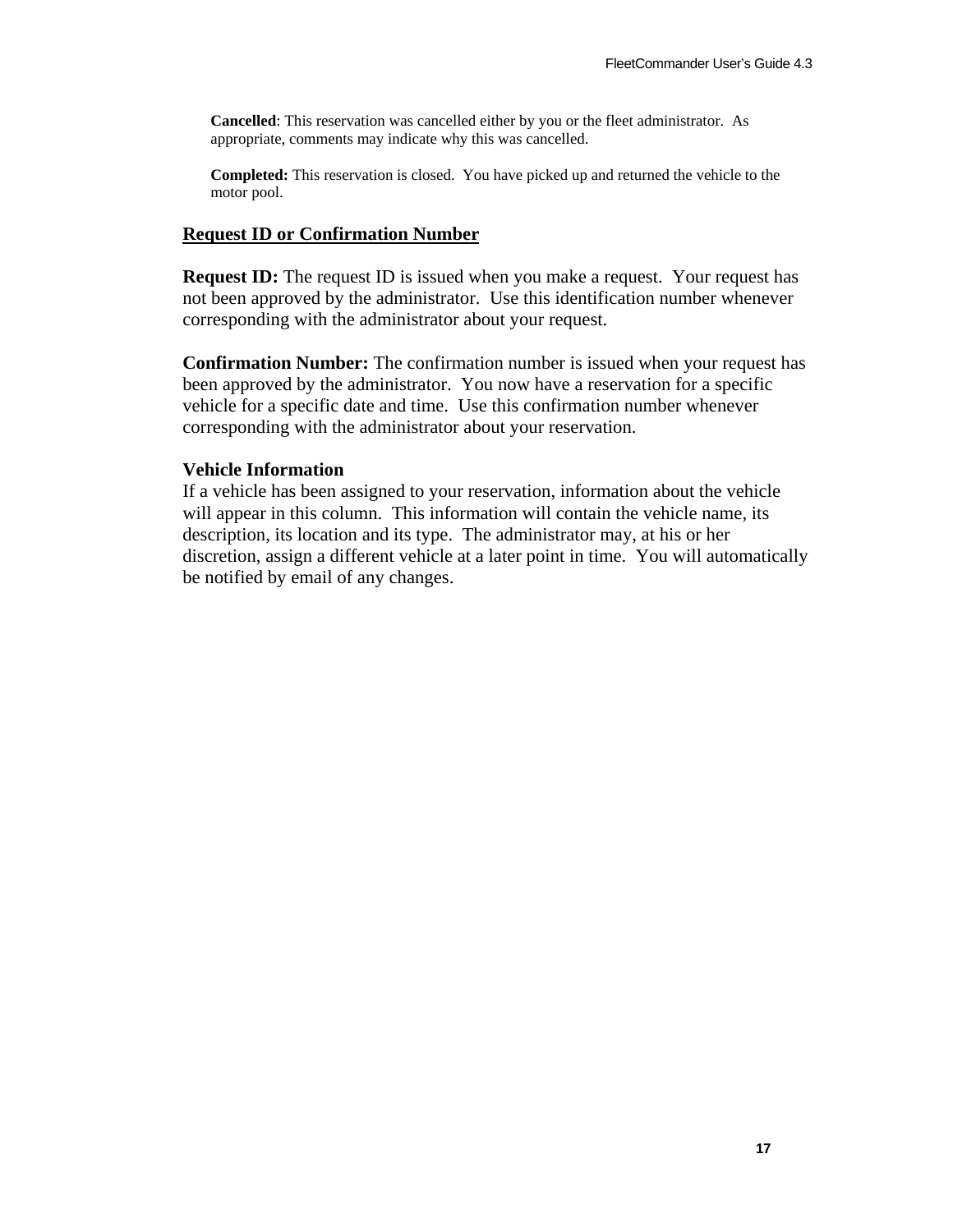## **Car Pool Function**

An easy way to reduce costs for the motor pool and your organization is for several users to travel together in one vehicle whenever possible. FleetCommander's Car Pool function allows you to find either a driver or passenger[s] that are going to the same destination as you. The Car Pool feature is a 'bulletin-board' that protects your privacy yet allows you to clearly identify opportunities for car pooling.

Invoke the car pool feature by clicking on the "Car Pool" menu located in the left margin.



#### **Viewing Car Pool Messages**

The car pool screen provides a list of drivers or passengers looking for car-pooling opportunities.

|                                                                                                             |                |               |                               |                |                      | <b>Share a Ride,</b><br>Save some \$\$\$! |                                      |      |
|-------------------------------------------------------------------------------------------------------------|----------------|---------------|-------------------------------|----------------|----------------------|-------------------------------------------|--------------------------------------|------|
| Message has been created. You will receive an email confirming your post momentarily.<br>Post a New Message |                |               |                               |                |                      |                                           |                                      |      |
|                                                                                                             | Depart<br>Date | <b>Time</b>   | Departing<br>Location         | Return<br>Date | Time                 | <b>Destination</b>                        | Comments                             |      |
| ⊜                                                                                                           | 7/12/2004      | 10am          | HQ.                           | 7/12/2004      | around<br>1pm        | Huntsville                                |                                      | Edit |
| ⊜                                                                                                           | 7/15/2004      | 7:30<br>a.m.  | Lobby                         | 7/15/2004      | 4:00<br>pm.<br>sharp | Convention<br>center                      | Attending<br>marketing<br>symposium. | Edit |
| ø                                                                                                           | 7/14/2004      | around<br>9am | Anywhere<br>on main<br>campus | 7/14/2004      | open                 | Manager's<br>Retreat in Va                |                                      | Edit |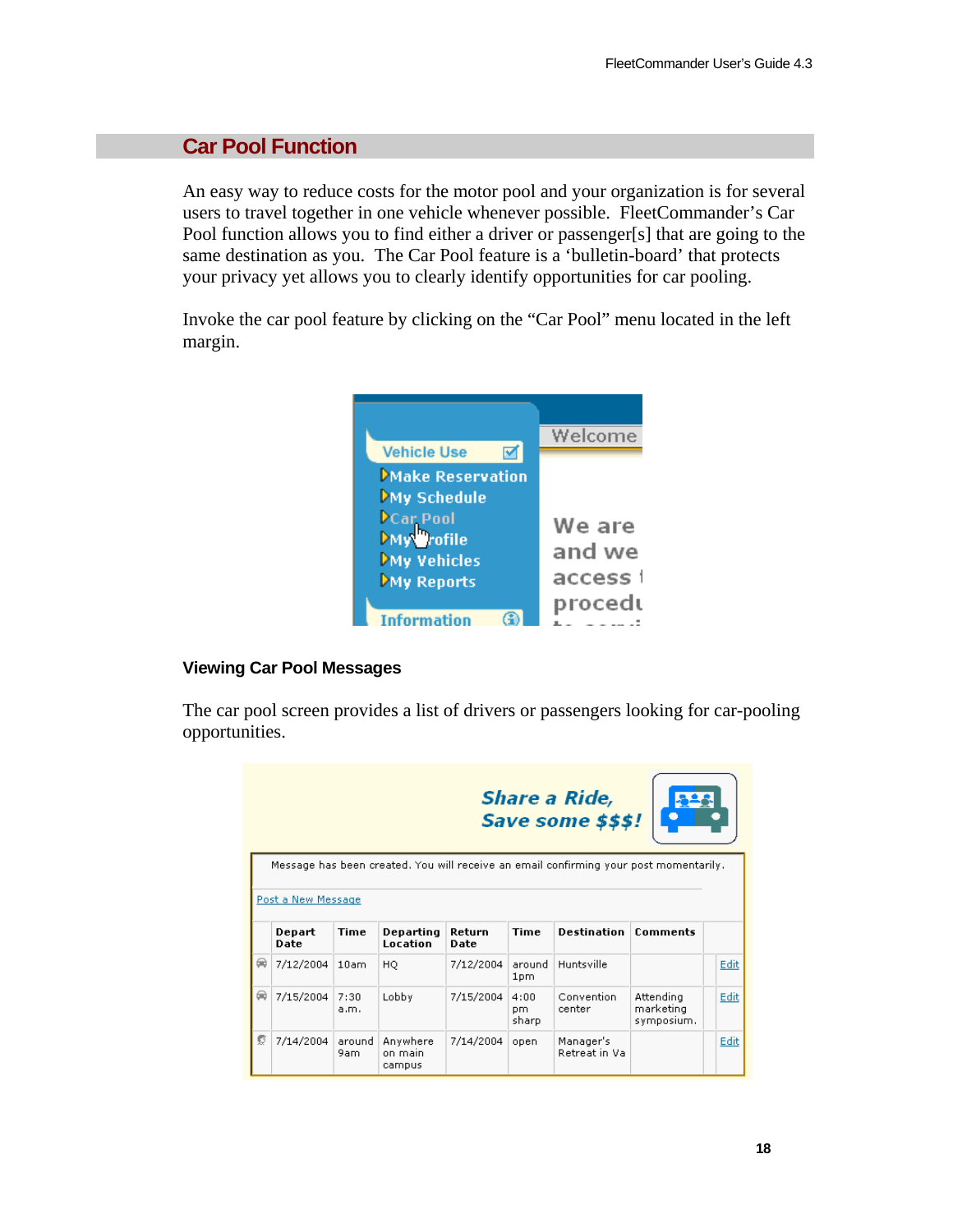Procedures for creating, editing, and inquiring about car pool messages are provided below.

#### **Creating a New Car Pool Message**

To create a new message on the car pool message board, click on the "Post a New Message" link located in the top left of the message board. Complete the form that appears.

| <b>Post Car Pool Trip</b>                                                                                |                                                                                             |  |  |  |
|----------------------------------------------------------------------------------------------------------|---------------------------------------------------------------------------------------------|--|--|--|
| Origin                                                                                                   | <b>Destination</b>                                                                          |  |  |  |
| $\overline{\bullet}$ .<br>Departure Date<br>7/12/2004<br>Departure Time<br>10am<br>Departing Location HQ | ভা<br>Return Date   7/12/2004<br>Return Time around 1pm<br><b>Destination</b><br>Huntsville |  |  |  |
| Comments                                                                                                 |                                                                                             |  |  |  |
| I am a:<br>O Driver O Passenger<br>Return to Messageboard<br>Reset Form<br>Post Message                  |                                                                                             |  |  |  |

The departure date, time, and location fields should be completed. In the time field, you can enter either a specific time (e.g. 7:30 a.m.) or a general time (, e.g. "any time in the morning") in this field.

The return date, return time, and the destination should also be completed thoroughly. Be as specific as possible when entering the destination.

By entering comments about your desired passenger or driver, you can save unwanted inquiries from people that aren't a good match for you. For example, adding a comment such as "I cannot leave until the conference is over" would alert riders of your potential schedule change.

Identify yourself as either the "Driver" or "Passenger" by clicking on the appropriate radial button in the bottom left.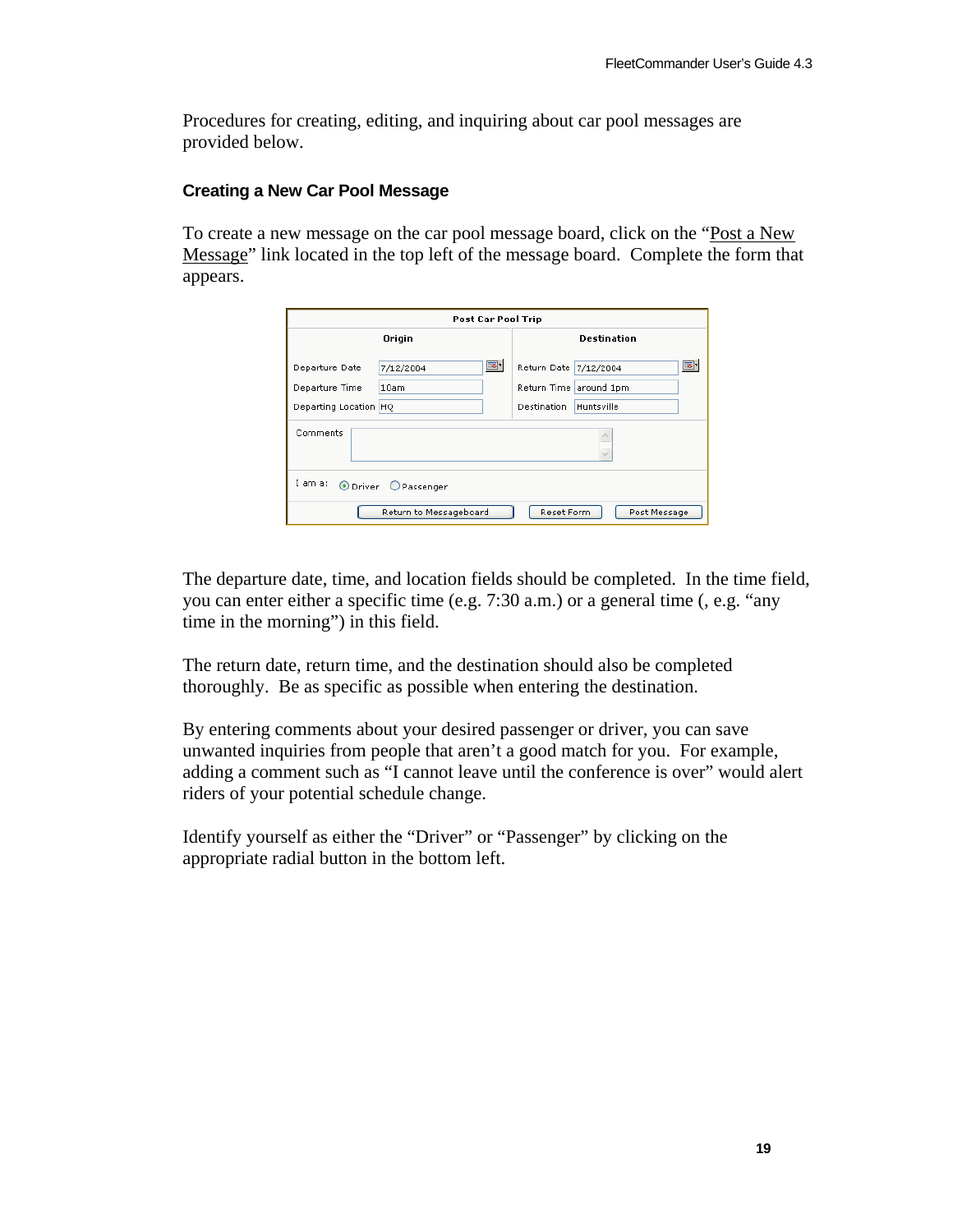When completed with the form, click on the "Post Message" button. The message will appear on the car pool message screen and you will receive an email confirming your car pool message has been received.

```
The following car pool message was posted from your account at 7/12/2004
1:03:13 PM.
Departure Date: 7/12/2004
Departure Time: 7:30 a.m.
Departure Location: Lobby
Destination: Convention center
Return Date: 7/12/2004
Return Time: 4:00 pm sharp
Driver: You are the driver.
Comments: Attending marketing symposium.
```
#### **Inquiring About a Car Pool Message**

The "Inquire" link is used to find out more about a prospective car pool ride.

| aents                  |         |
|------------------------|---------|
| ling<br>ting<br>)sium. | Inquire |

After clicking on the "Inquire" link, a form will appear that is used to collect your contact information.

|           | <b>Send Email to Passenger</b>                                            |
|-----------|---------------------------------------------------------------------------|
|           | Your Name: Dave Willingham                                                |
| Email:    | dwilling@bigcompany.com                                                   |
| Phone:    | 301-555-9281                                                              |
| Comments: | I can pick you up out front. I'll<br>call you 15 minutes before we leave. |
|           | Send Inquiry<br>Return to Messageboard<br>Reset Form                      |

Complete the form and click on the "Send Inquiry" button to send a message to the prospective driver or passenger. For privacy reasons, you will only learn of the originator's name and contact information if they contact you.

```
Note: The "Inquire" link will not appear for car pool messages 
which you have posted. Messages which you have posted will have an 
"Edit" button only.
```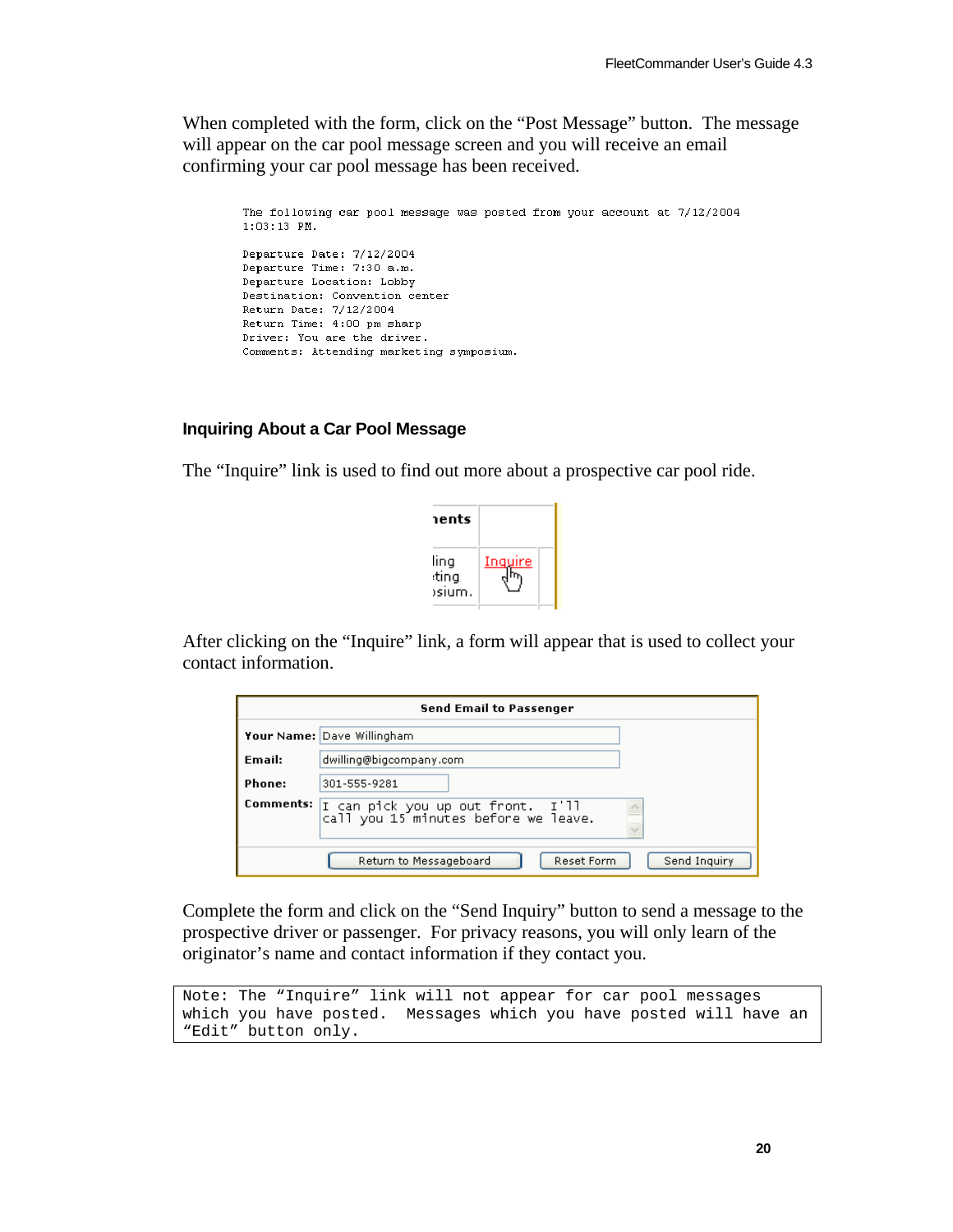#### **Editing or Deleting a Car Pool Message**

Car pool messages can be edited or deleted by either the fleet administrator or by the originator of the message. To edit or delete a car pool message, click on the "Edit" link in the right column.

| nents                   |      |
|-------------------------|------|
| ding<br>eting<br>osium. | Edit |

You will see the screen below.

| <b>Update Car Pool Trip</b>                           |                                 |  |  |  |
|-------------------------------------------------------|---------------------------------|--|--|--|
| Origin                                                | Destination                     |  |  |  |
| $\overline{\bullet}$ .<br>Departure Date<br>7/15/2004 | 1300<br>Return Date   7/15/2004 |  |  |  |
| Departure Time<br>$7:30$ a.m.                         | Return Time 4:00 pm sharp       |  |  |  |
| Departing Location Lobby                              | Destination   Convention center |  |  |  |
| Comments<br>Attending marketing symposium.            |                                 |  |  |  |
| I am a: O Driver O Passenger                          |                                 |  |  |  |
|                                                       | Delete Message                  |  |  |  |
| Return to Messageboard                                | Reset Form<br>Update Message    |  |  |  |

Any of the original fields can be edited and saved by clicking on the "Update Message" button.

If you elect to delete a message using the "Delete Message" button, you will be asked to complete a short form. The information collected here is used by fleet administrators to gauge the success of the car pool program.

| <b>Reason For Deleting Post:</b> | <sup>6</sup> Found Desired Driver<br>C Found Desired Passengers<br>C Trip Was Cancelled<br>$\circ$ other |  |  |
|----------------------------------|----------------------------------------------------------------------------------------------------------|--|--|
| <b>Comments</b>                  | Submit<br>Reset Form                                                                                     |  |  |

Enter any comments that you feel will improve the service provided by your fleet administrators.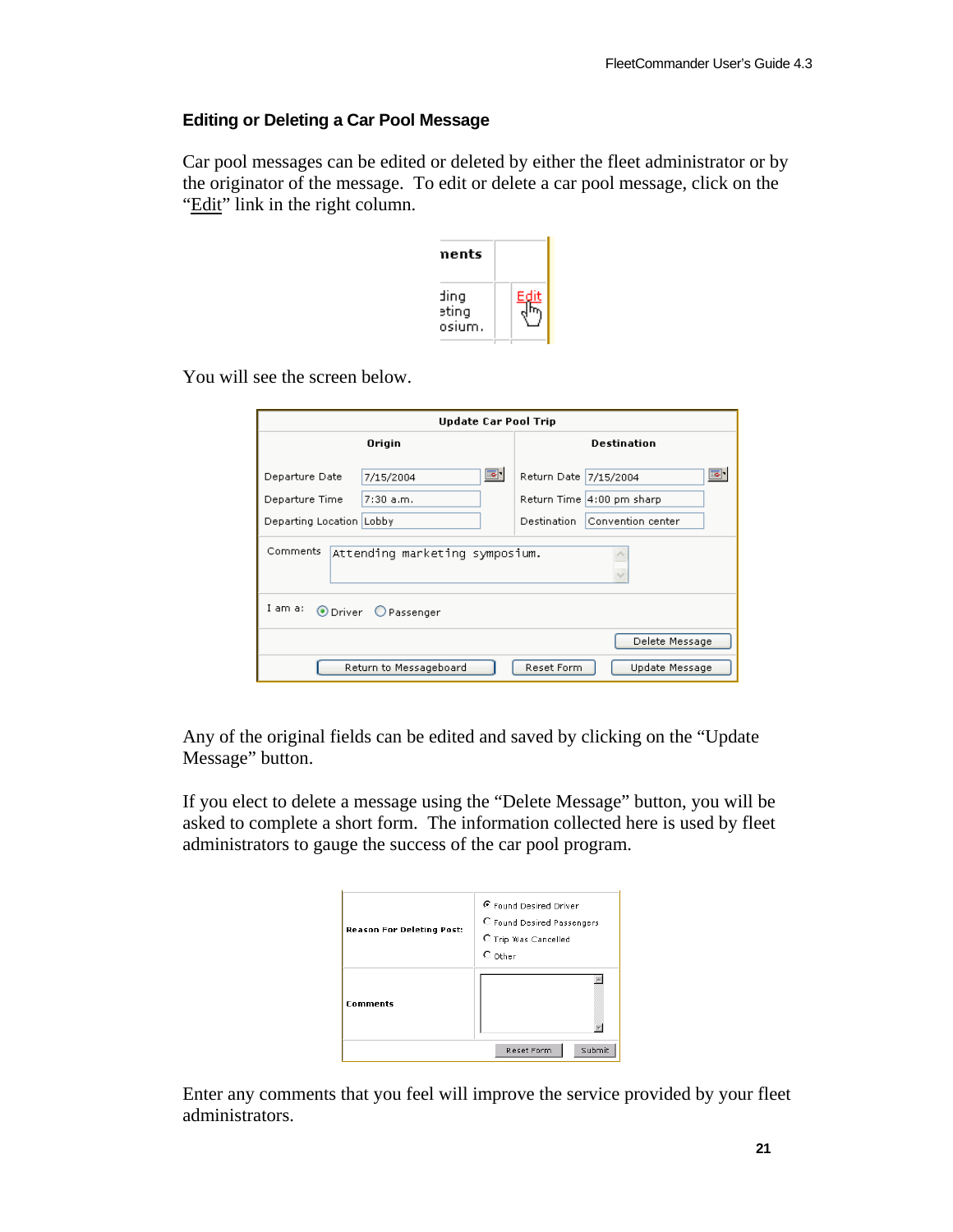### **My Profile**

You can change your password and maintain all of your contact information on-line by clicking on the "My Profile" link on the left navigation bar.



The Profile tab allows you to keep your information current. Remember to keep your information updated for accurate billing and so the fleet staff can contact you about your reservation.

| <b>Profile   Permissions   Dependents</b>                                        |                               |      |  |
|----------------------------------------------------------------------------------|-------------------------------|------|--|
|                                                                                  | <b>Edit Profile</b>           |      |  |
| <b>Requestor Information</b><br>User ID / name:<br>Username:<br>Change Password: | 11 / Mr. John Adams<br>jadams |      |  |
| Re-Type New Password:                                                            |                               |      |  |
| <b>Contact Information</b>                                                       |                               |      |  |
| Division:                                                                        | <b>State University</b>       |      |  |
| Job Title:                                                                       | Associate Professor           |      |  |
| Department:                                                                      | Administration v              |      |  |
| Account:                                                                         | A009-9832                     |      |  |
| Address:                                                                         | 203 E. Brunswick Dr.          |      |  |
| Address (cont.):                                                                 |                               |      |  |
| Address (cont.):                                                                 |                               |      |  |
| City:                                                                            | Chantilly                     |      |  |
| State/Province:                                                                  | $CT$ $\vee$                   |      |  |
| Zip/Postal code:                                                                 | 10289                         |      |  |
| Country:                                                                         | USA                           |      |  |
| Phone Preference:                                                                | Business Phone v              |      |  |
| <b>Business Phone:</b>                                                           | 301-555-1212                  | Ext  |  |
| Cell Phone:                                                                      | 301-444-1234                  | Ext  |  |
| Other Phone:                                                                     |                               | Ext. |  |
| Fax:                                                                             |                               | Ext  |  |
| Email Preference:                                                                | Work Email<br>v               |      |  |
| Work Email:                                                                      | jadams@stateuniv.edu          |      |  |
| Personal Emails                                                                  |                               |      |  |

 **22** When completed with your profile changes, click on the "Save Profile" button.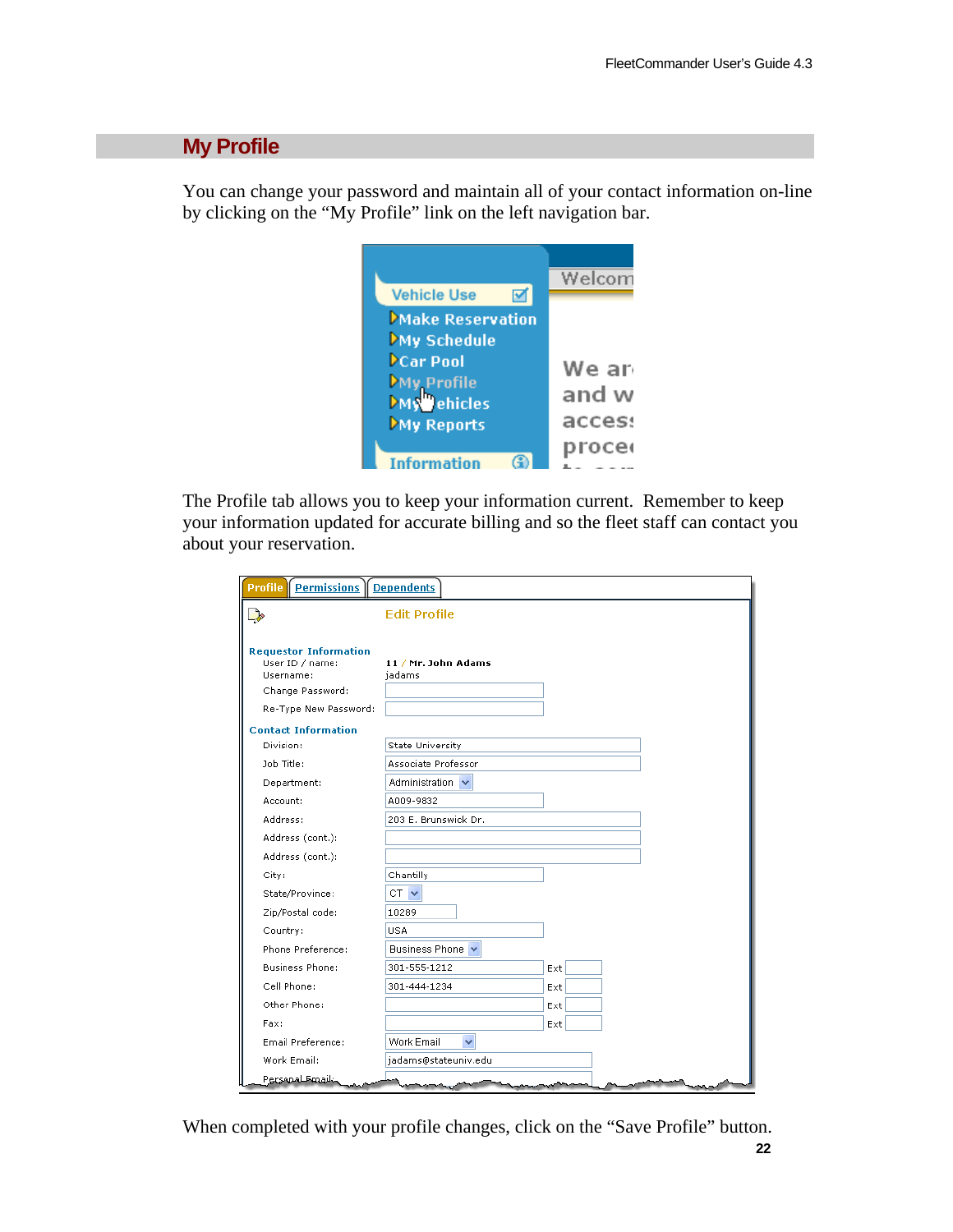The Permissions tab, when enabled, shows the permissions you may have across the organization and/or at each site with your organization.

| <b>Profile   Permissions   Dependents</b>                                                        |                          |  |  |  |  |
|--------------------------------------------------------------------------------------------------|--------------------------|--|--|--|--|
| <b>User Information</b><br>Name (last, first middle): Adams, John (blank)<br>jadams<br>Username: | Request Additional Sites |  |  |  |  |
| <b>Enterprise-Level</b>                                                                          |                          |  |  |  |  |
| No Permissions have been set for Enterprise Level.                                               |                          |  |  |  |  |
| Germantown                                                                                       |                          |  |  |  |  |
| Site Driver                                                                                      |                          |  |  |  |  |
| Site Requestor                                                                                   |                          |  |  |  |  |
| Chantilly                                                                                        |                          |  |  |  |  |
| No Permissions have been set for this site.                                                      |                          |  |  |  |  |

To request permissions at additional sites, click on the "Request Additional Sites" button.

| <b>Request Additional Sites</b>                                                                                                                                                                                                 |  |  |  |  |
|---------------------------------------------------------------------------------------------------------------------------------------------------------------------------------------------------------------------------------|--|--|--|--|
| You may request access to additional sites. Your request does not quarantee that you will be<br>granted these permissions. Please only use this feature if you're reasonably assured of being<br>granted access to these sites. |  |  |  |  |
| Check the boxes of those sites to which you wish to be granted access.<br>Click the Submit button when you are finished.<br>An email with your request will be sent to the administrator of each site.                          |  |  |  |  |
| Chantilly                                                                                                                                                                                                                       |  |  |  |  |
| Please enter the reason(s) why you should be granted access to these sites.                                                                                                                                                     |  |  |  |  |
|                                                                                                                                                                                                                                 |  |  |  |  |
| Submit<br>Cancel Request                                                                                                                                                                                                        |  |  |  |  |
|                                                                                                                                                                                                                                 |  |  |  |  |

Fill out the form and submit your request.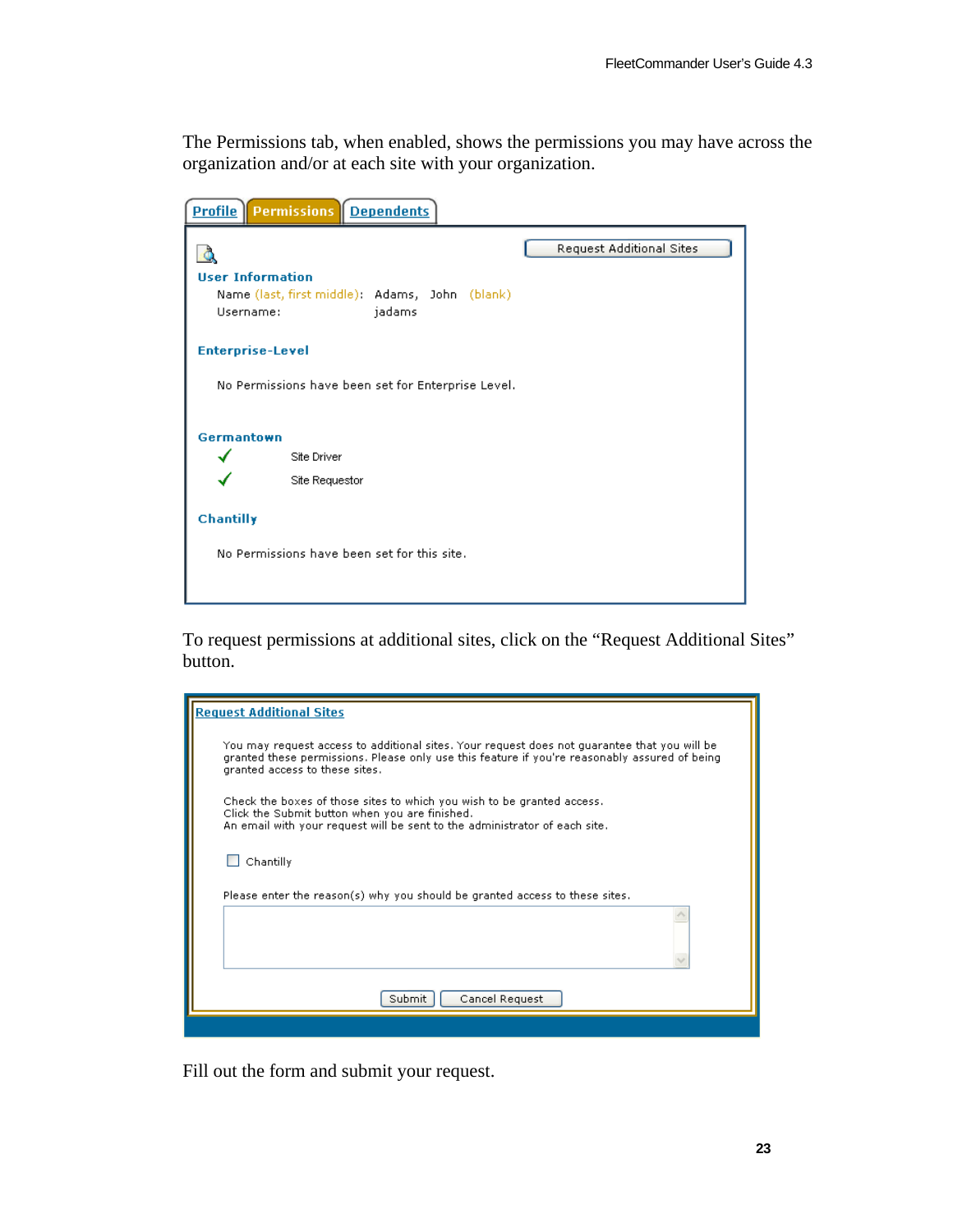## **My Vehicles**

It is important for the fleet staff to collect the mileage of the vehicles on a regular basis to make sure the vehicles are having preventive maintenance performed as required by the manufacturer's specifications. The My Vehicles feature makes it easy for users who have assigned vehicles to report the mileages of their vehicles.

Users no longer have to fill out forms or call the fleet staff. Just click on the "My Vehicles" link on the left navigation bar.



You'll see a form similar to the one below. This form may be customized for your organization. Your form may appear different than what is shown below. If it does, please contact your fleet administrator for instructions on how to fill out the fields properly.

| User ID / name: jadams / Mr. John Adams<br>E-mail address: jadams@stateuniv.edu |                    |                                     |                                       |                            |                          |
|---------------------------------------------------------------------------------|--------------------|-------------------------------------|---------------------------------------|----------------------------|--------------------------|
| Add a new trip                                                                  |                    |                                     |                                       |                            |                          |
| <b>Business/Personal</b>                                                        | Vehicle            | <b>Start Date</b>                   | <b>End Date</b>                       | <b>Starting</b><br>Mileage | <b>Ending</b><br>Mileage |
| <b>O</b> Business<br>$\bigcirc$ Personal                                        | FGR-570 Ford Focus | $\overline{\mathbb{R}}$<br>9/8/2007 | $\overline{\mathbb{R}}$ .<br>9/8/2007 | 36312                      |                          |
|                                                                                 |                    |                                     | <b>Description</b>                    |                            |                          |
|                                                                                 |                    |                                     |                                       |                            |                          |
| Add this Trip<br>Cancel                                                         |                    |                                     |                                       |                            |                          |
| <b>Past Records:</b>                                                            |                    |                                     |                                       |                            |                          |
| Show all                                                                        |                    |                                     |                                       |                            |                          |
| <b>Business/Personal</b>                                                        | Vehicle            | <b>Start Date</b>                   | <b>End Date</b>                       | <b>Starting</b><br>Mileage | <b>Ending</b><br>Mileage |
|                                                                                 |                    | You have not entered any records.   |                                       |                            |                          |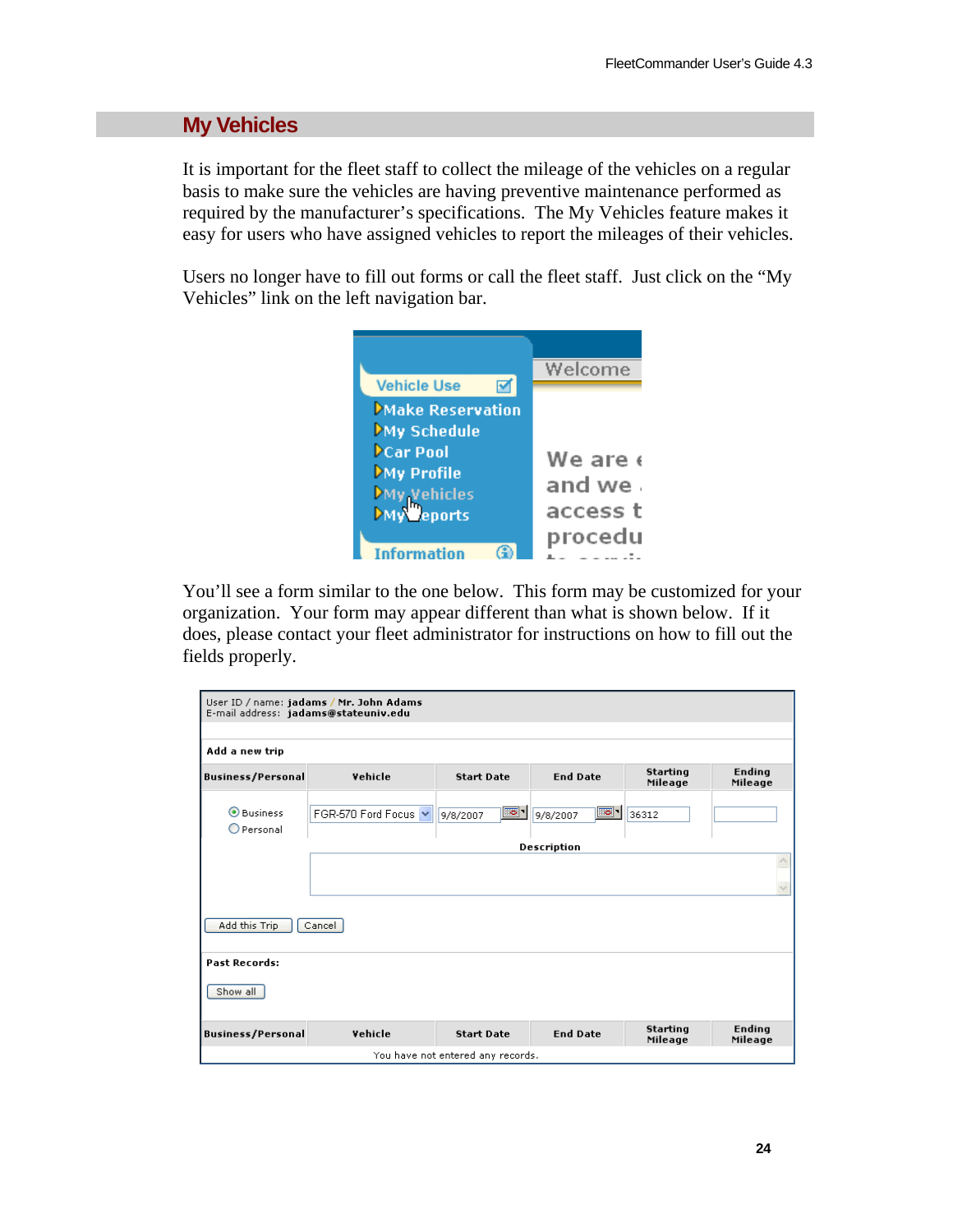## **My Reports**

A variety of reports are available for users to track their usage. Each report includes "filter" criteria that can be used to generate reports that include only the desired information. To access the reports, click on the "My Reports" link.



You will be presented with a selection of reports.

| <b>Reservation Summary</b> |
|----------------------------|
| <b>Reservation Details</b> |
| <b>Completed Trips</b>     |
| Late Return                |

The sections on the next pages show the filter interface as well as sample output for the following reports:

- **Reservation Summary Report** all reservations made by the user
- **Reservation Detail Report** details of a reservation made by the user
- **Completed Trips** only those trips that were completed by the user
- **Late Return** those trips where the user brought the vehicle back past the indicated Return Time/Date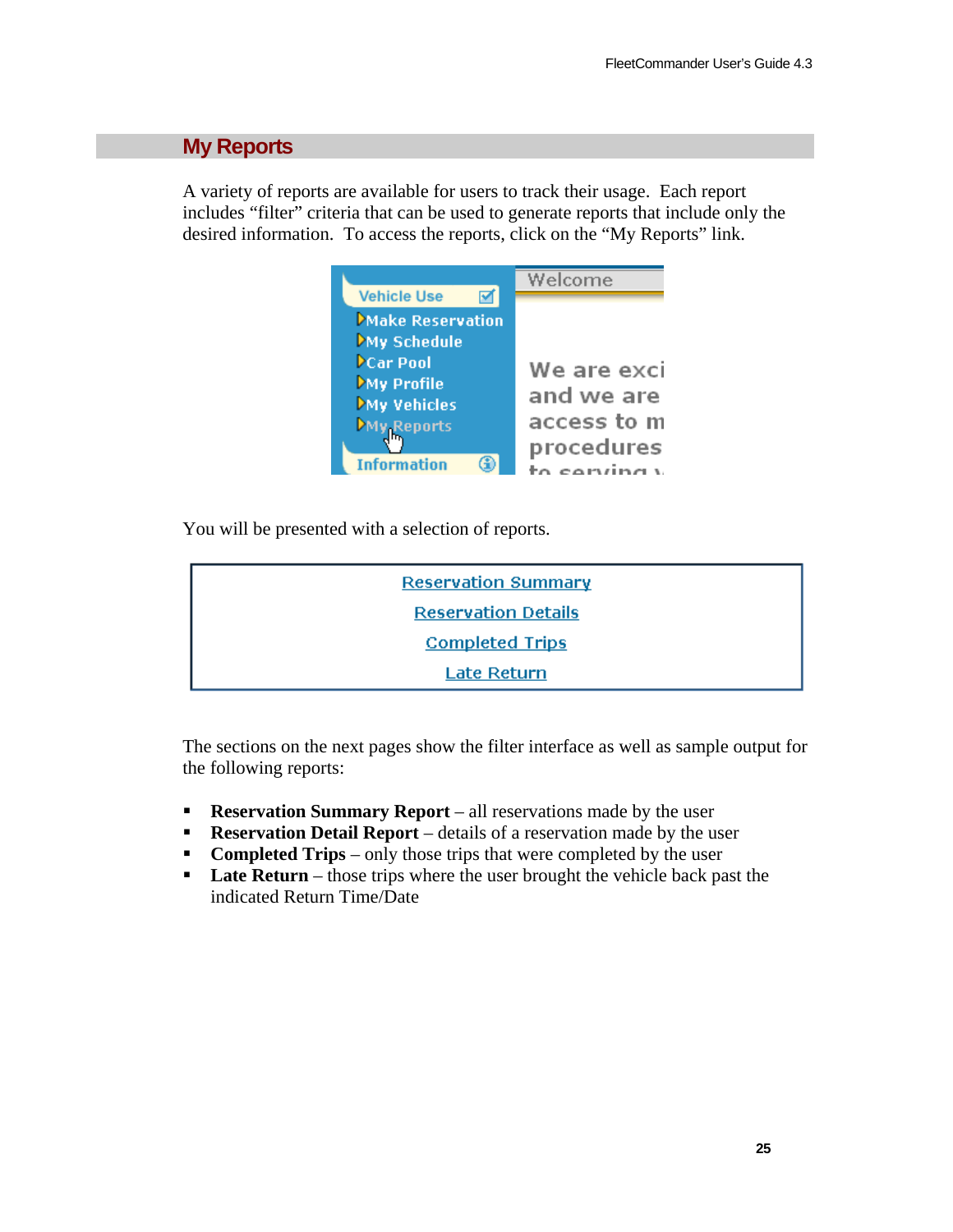## **Reservation Summary Report**

The output of this report provides all of the reservations made by the user. These include approved, pending, canceled, and completed reservations.

## Filter Criteria

| <b>Reservation Summary Report</b>                                                      |                                   |                                                   |  |  |  |  |  |
|----------------------------------------------------------------------------------------|-----------------------------------|---------------------------------------------------|--|--|--|--|--|
| Made Between<br>les 1<br>  ∞<br>and                                                    |                                   |                                                   |  |  |  |  |  |
| Reservation Starting Period Between<br>- Tō -<br>ਾਕਾ<br>and                            |                                   |                                                   |  |  |  |  |  |
| Reservation Ending Period Between<br>lo I<br>and                                       |                                   | <b>Bo</b> -                                       |  |  |  |  |  |
| <u>For</u><br>Asset Name All Assets<br>v                                               | Other<br>Location<br>Type         | All Locations<br>٧<br>v<br>All Asset Types        |  |  |  |  |  |
|                                                                                        |                                   | Max Occupants All Occupants $\blacktriangleright$ |  |  |  |  |  |
| Status<br>$\vee$ Approved<br>⊻ Pending<br>$\triangledown$ Canceled<br>$\vee$ Completed | Reserved by me<br>Reserved for me |                                                   |  |  |  |  |  |
| <u>Sort Order</u><br>$\bullet$ Start Date of Reservation<br>Asset Name                 |                                   | Clear Filters<br>Generate Report                  |  |  |  |  |  |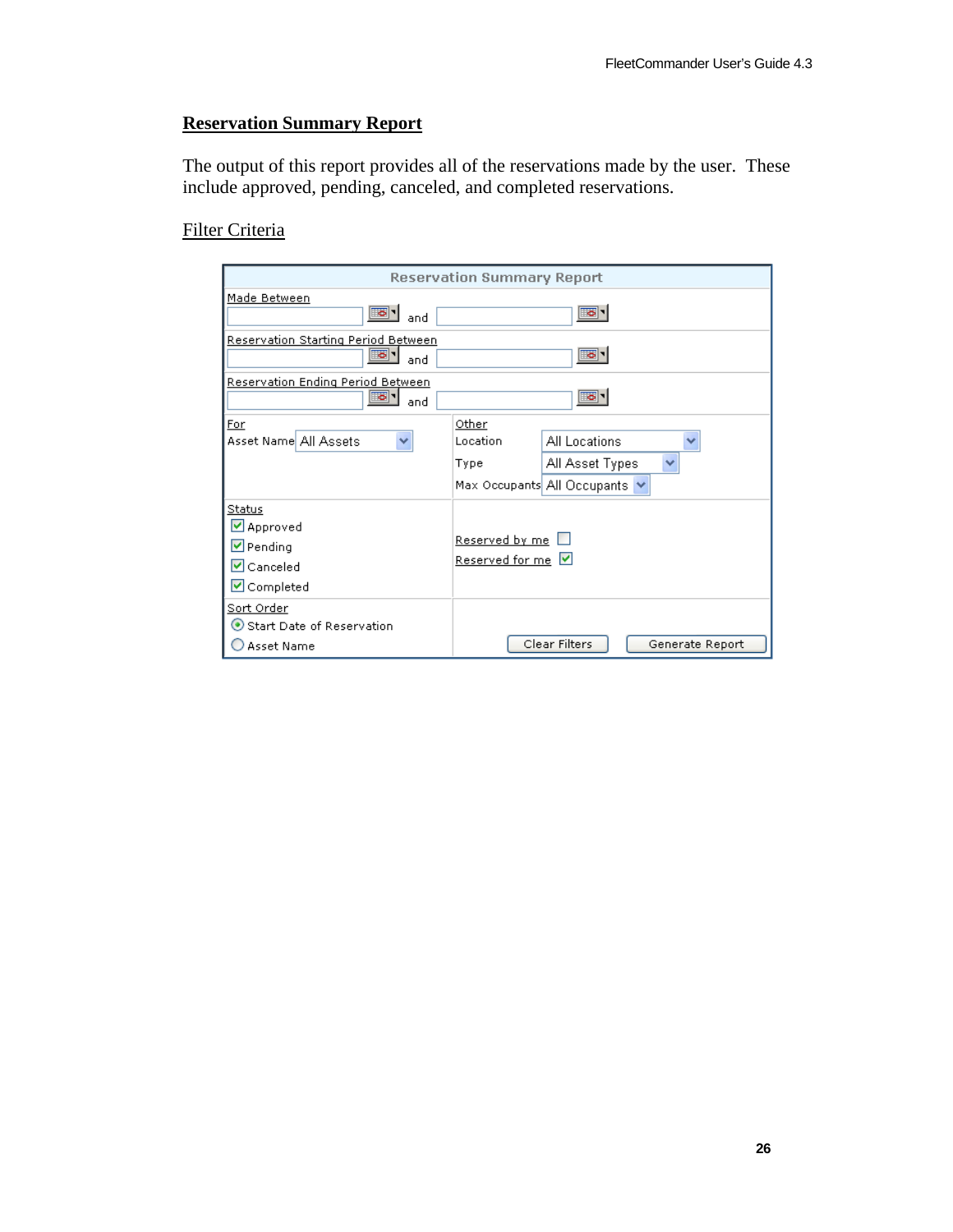#### Sample Output

| <b>Reservation Summary Report</b><br><b>State University</b><br>5422 Amberwood Blvd.<br>Springfield, OH 43041 |                                                      |                   |                           |                                  | <b>Primary Phone:</b><br><b>Secondary Phone: 800-555-1313</b><br>Fax: |                     | 800-555-1212<br>800-555-2323 |  |
|---------------------------------------------------------------------------------------------------------------|------------------------------------------------------|-------------------|---------------------------|----------------------------------|-----------------------------------------------------------------------|---------------------|------------------------------|--|
| Res/Conf #                                                                                                    | <b>Vehicle Name</b>                                  | Driver            | Departure                 | Return                           | <b>Duration</b>                                                       | <b>Actual Miles</b> | <b>Status</b>                |  |
| 100560                                                                                                        | C092N716                                             | Adams, John       | 09/10/2007 08:00 AM       | 09/10/2007 05:00 PM              | 9                                                                     |                     | Approved                     |  |
| 100367                                                                                                        | G249-Impala                                          | Adams, John       | 02/26/2007 08:00 AM       | 02/27/2007 04:00 PM              | 32                                                                    | 766                 | Completed                    |  |
| 100278                                                                                                        | E20-Accord                                           | Adams, John       | 01/02/2007 09:00 AM       | 01/02/2007 10:00 AM              | 1                                                                     | 16                  | Completed                    |  |
| 100200                                                                                                        | G09128                                               | Adams, John       | 08/29/2006 08:00 AM       | 08/29/2006 11:00 AM              | 3                                                                     | 24                  | Completed                    |  |
| 100082                                                                                                        | E20-Accord                                           | Adams, John       | 07/10/2006 11:00 AM       | 07/10/2006 04:00 PM              | 5                                                                     | 56                  | Completed                    |  |
| 100009                                                                                                        | E20-Accord                                           | Adams, John       | 09/26/2005 05:00 PM       | 09/27/2005 05:00 PM              | 24                                                                    | 13 <sup>13</sup>    | Completed                    |  |
| <b>Report Filters</b>                                                                                         |                                                      |                   |                           |                                  |                                                                       |                     |                              |  |
| Made Between:                                                                                                 |                                                      | (none) and (none) | Type:                     | (none)                           |                                                                       |                     |                              |  |
|                                                                                                               | Reservation Start Between: (none) and (none)         |                   | Maximum Occupants: (none) |                                  |                                                                       |                     |                              |  |
| Location:                                                                                                     | Reservation End Between: (none) and (none)<br>(none) |                   | Status:                   | Approved<br>Pending<br>Completed |                                                                       |                     |                              |  |
|                                                                                                               |                                                      |                   | Asset Name:               | (none)                           |                                                                       |                     |                              |  |

**Res/Conf #** (Reservation Number or Confirmation Number)**:** This is the unique identifier assigned to your request/reservation. When you first make your request for a vehicle, the system assigns a Reservation Number to your request. Once the request is approved, the system assigns a Confirmation Number to the approved request. The reports will always use a Confirmation Number when identifying a request except when the request has not been approved. The report will then use the Reservation Number.

**Vehicle Name:** This is the name of the vehicle that was assigned to your reservation.

**Driver:** This is the driver of the vehicle.

**Departure:** This is the date and time that the reservation begins. If the reservation has been completed, then it will be the *actual* date and time that you picked up the vehicle. Otherwise, it will be the *scheduled* date and time for you to pick up the vehicle.

**Return:** This is the date and time that the reservation ends. If the reservation has been completed, then it will be the *actual* date and time that you returned the vehicle. Otherwise, it will be the *scheduled* date and time for you to return the vehicle.

**Duration:** This is the duration of your reservation in hours, rounded up to the nearest hour.

**Actual Miles:** This is the number of actual miles traveled during your reservation. This number will only appear on a completed reservation.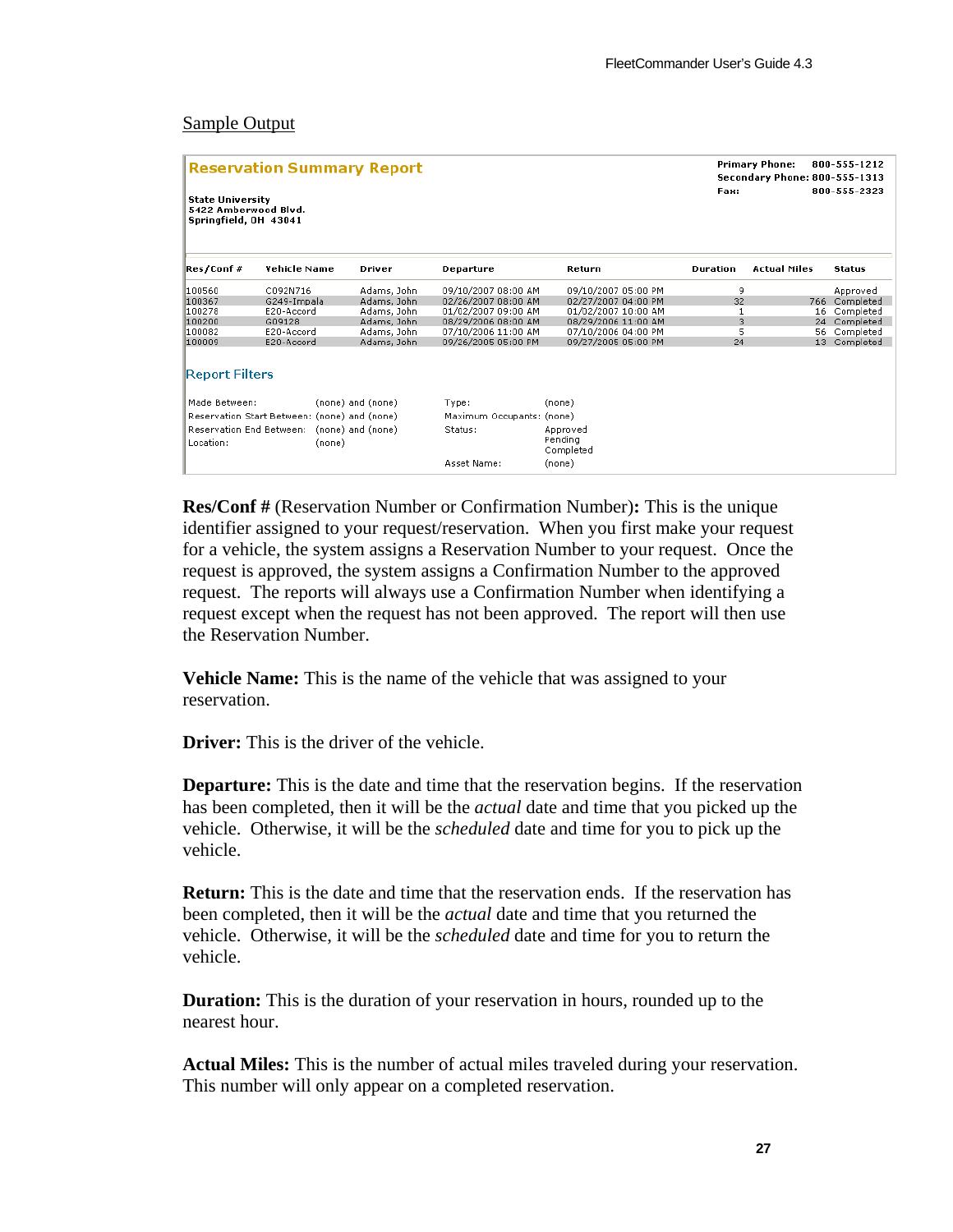**Status:** This is the status of your reservation. The different statuses that may be displayed include:

**Pending**: This reservation is awaiting approval by the fleet administrator

**Approved**: This reservation has been approved. A vehicle has been assigned to your reservation.

**Cancelled**: This reservation was cancelled either by you or the fleet administrator. As appropriate, comments may indicate why this was cancelled.

**Rejected**: This reservation was rejected by the fleet administrator. Reservations are typically rejected if your eligibility is in question or if the fleet staff requires additional information from you. Comments will generally be added for all rejected reservations.

**Completed:** This reservation is closed. You have picked up and returned the vehicle to the motor pool.

#### **Reservation Detail Report**

The output of this report provides the details of the reservations made by the user.

Filter Criteria

|                                                                        | <b>Reservation Detail Report</b>                                                                              |
|------------------------------------------------------------------------|---------------------------------------------------------------------------------------------------------------|
| Made Between<br>  ठ ।<br>⊞ਠ! '<br>and                                  | <b>Specific Reservation</b><br>Reservation Number  <br>None Selected V<br>Confirmation Number None Selected ↓ |
| Reservation Starting Period Between<br>⊞ਲ ।<br>⊞ञ∣<br>and              | <u>Reserved by me</u><br>Reserved for me                                                                      |
| <u>Reservation Ending Period Between</u><br><b>Bo</b> 1<br>lo 1<br>and | For<br>Asset Namel All Assets                                                                                 |
| <b>Status</b>                                                          | <u>Other</u>                                                                                                  |
| ⊻ Approved                                                             | All Locations<br>Location                                                                                     |
| $\triangleright$ Pending                                               | $\checkmark$<br>All Asset Types<br>Type                                                                       |
| $\overline{\mathbf{v}}$ Canceled                                       | Max Occupants All Occupants                                                                                   |
| $\triangledown$ Completed                                              |                                                                                                               |
| <u>Sort Order</u>                                                      |                                                                                                               |
| Start Date of Reservation                                              |                                                                                                               |
| Asset Name                                                             | Clear Filters<br>Generate Report                                                                              |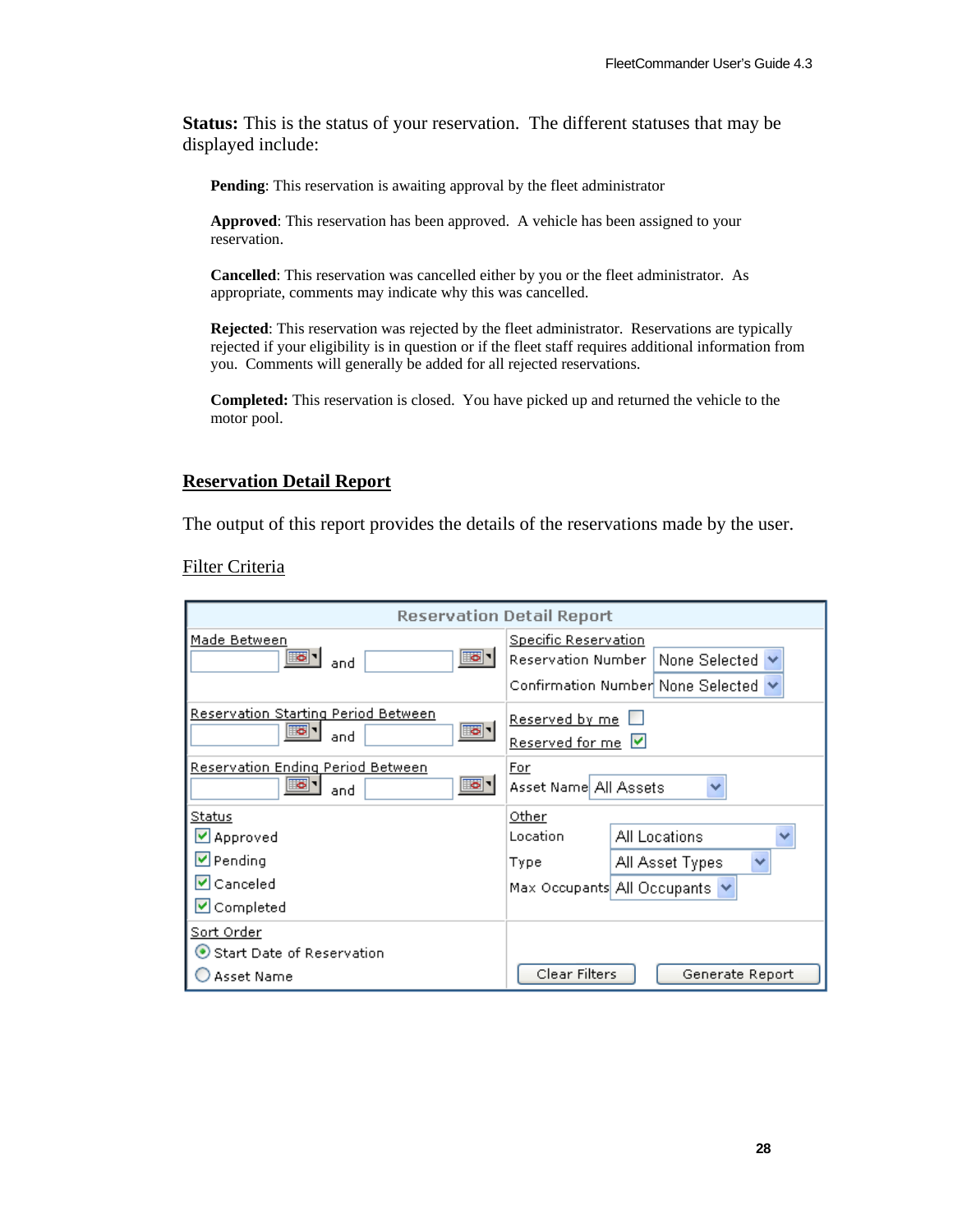#### Sample Output

| <b>Reservation Detail Report</b>                                         | Fax:                             | <b>Primary Phone:</b><br>800-555-1212<br><b>Secondary Phone: 800-555-1313</b><br>800-555-2323 |
|--------------------------------------------------------------------------|----------------------------------|-----------------------------------------------------------------------------------------------|
| <b>State University</b><br>5422 Amberwood Blvd.<br>Springfield, OH 43041 |                                  |                                                                                               |
| <b>Request #: R000566</b><br>Confirmation #: 100367                      | <b>Status: Completed</b>         |                                                                                               |
| <b>Requestor Information</b>                                             | <b>Driver Information</b>        |                                                                                               |
| User ID/Name: Matthew Wade/5                                             | User ID/Name: John Adams/11      |                                                                                               |
| E-mail Address: mwade@agilefleet.com                                     |                                  | E-mail Address: jadams@stateuniv.edu                                                          |
| <b>Schedule Information</b>                                              | <b>Actual Information</b>        |                                                                                               |
| Pick-Up Date: 02/26/2007 08:00 AM<br>Return Date: 02/27/2007 04:00 PM    | <b>Actual Pick-up</b><br>Date:   | 02/26/2007 08:00<br>AМ                                                                        |
| 1 day 8 hours<br><b>Duration:</b>                                        | <b>Actual Return</b><br>Date:    | 02/27/2007 04:00<br>PM                                                                        |
|                                                                          | <b>Actual Duration:</b>          | 1 day 8 hours                                                                                 |
|                                                                          | <b>Actual Mileage:</b>           | 766                                                                                           |
| <b>Selection Information</b>                                             | <b>Additional Information</b>    |                                                                                               |
| Location:                                                                | Account:<br>555121               |                                                                                               |
| Type:                                                                    | Purpose:                         |                                                                                               |
| Options:<br>None Requested<br>Number of Occupants: 1                     | <b>Destination:</b><br>Comments: |                                                                                               |
| <b>Specific Vehicle:</b><br>G249-Impala                                  |                                  |                                                                                               |
|                                                                          |                                  |                                                                                               |
| <b>Vehicle Information</b>                                               |                                  |                                                                                               |
| Vehicle: G249-Impala                                                     |                                  |                                                                                               |
|                                                                          |                                  |                                                                                               |
| Reservation <i>Frequenation</i>                                          |                                  |                                                                                               |

**Request #:** This is the unique identifier assigned to your request/reservation. When you first make your request for a vehicle, the system assigns a Reservation Number to your request.

**Confirmation #** Once the request is approved, the system assigns a Confirmation Number to the approved request. If the request has not been approved, then this field will be blank.

**Status:** This is the status of your reservation. The different statuses that may be displayed include:

**Pending**: This reservation is awaiting approval by the fleet administrator

**Approved**: This reservation has been approved. A vehicle has been assigned to your reservation.

**Cancelled**: This reservation was cancelled either by you or the fleet administrator. As appropriate, comments may indicate why this was cancelled.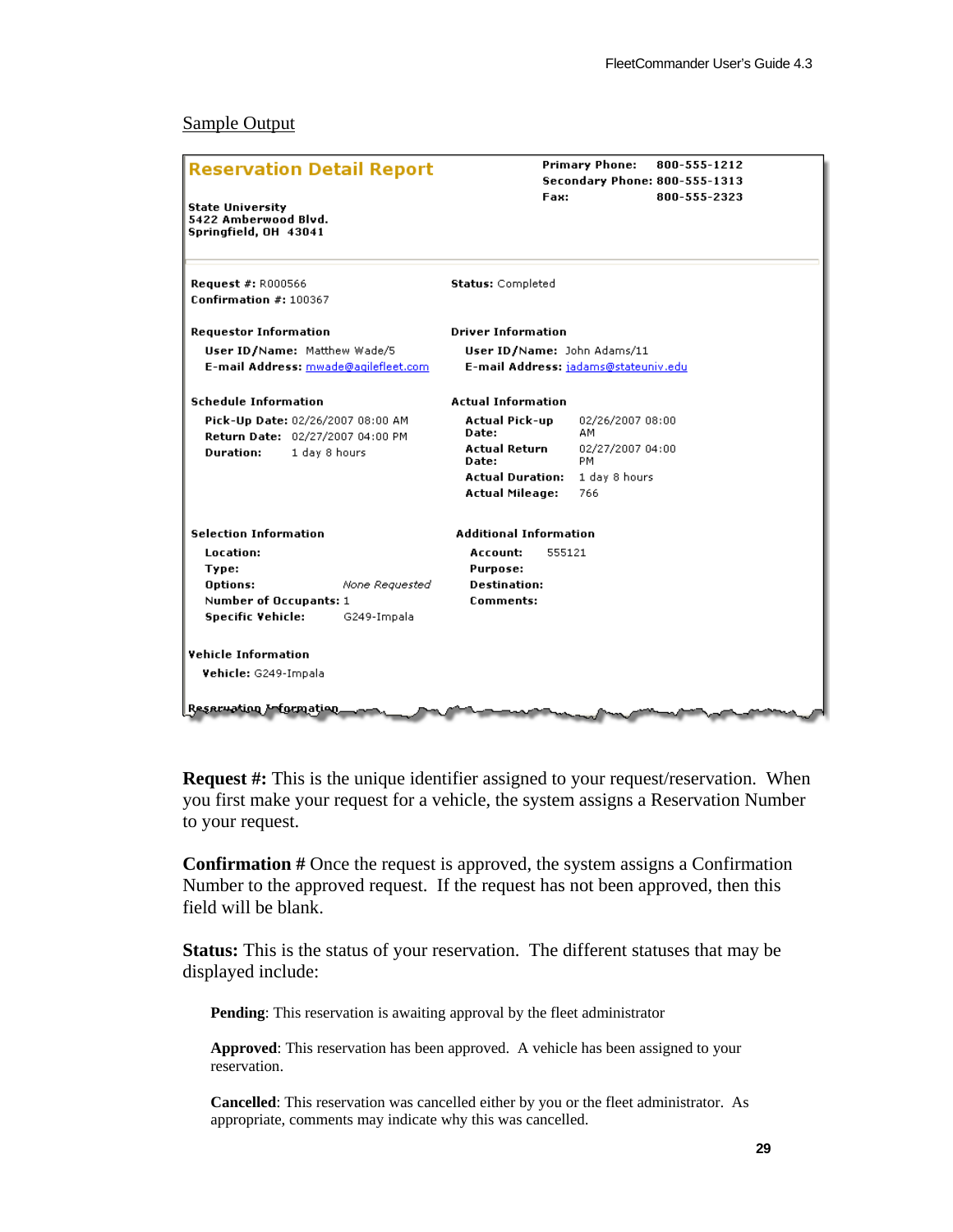**Rejected**: This reservation was rejected by the fleet administrator. Reservations are typically rejected if your eligibility is in question or if the motor pool staff requires additional information from you. Comments will generally be added for all rejected reservations.

**Completed:** This reservation is closed. You have picked up and returned the vehicle to the motor pool.

**Requestor Information:** This is the name, user ID, and email of the person who made the request.

**Driver Information:** This is the name, user ID, and email of the person who is driving the vehicle.

**Schedule Information:** These are the dates and times of when the vehicle *should* be picked up and returned from/to the motor pool.

**Actual Information:** If the reservation has a "Completed" status, these are the dates and times of when the vehicle *actually* was picked and returned from/to the motor pool. It also includes the actual duration (rounded up to the nearest hour) and the actual mileage traveled.

#### **Selection Information:**

Location – If your motor pool has more than one location, this is the location where you chose to pick up your vehicle.

Type - This is style of vehicle that you requested. It is usually described as being compact, mid-size, full-size, luxury, a bus, a van, etc.

Options - These are the specific accessories or options in the vehicle that you requested.

Number of Occupants - This is the number of people that the vehicle will need to accommodate.

**Additional Information:** This is additional information that the motor pool staff needs to collect during the reservation process. It may include department, account numbers, destination, etc. These fields are customizable by your fleet administrator and may be different from those that appear in the sample output above. Please consult your fleet administrator for any fields that you do not understand.

**Vehicle Information:** This is the vehicle that was assigned to your reservation.

#### **Reservation Information (Audit log entries):**

The audit log provides time and date stamps for every action that is taken on your request/reservation. It also indicates (in the "Logged By" column) who performed the action. You can easily track when the reservation was made, when it was approved, if it was changed, when the vehicle was dispatched, when it was returned, etc.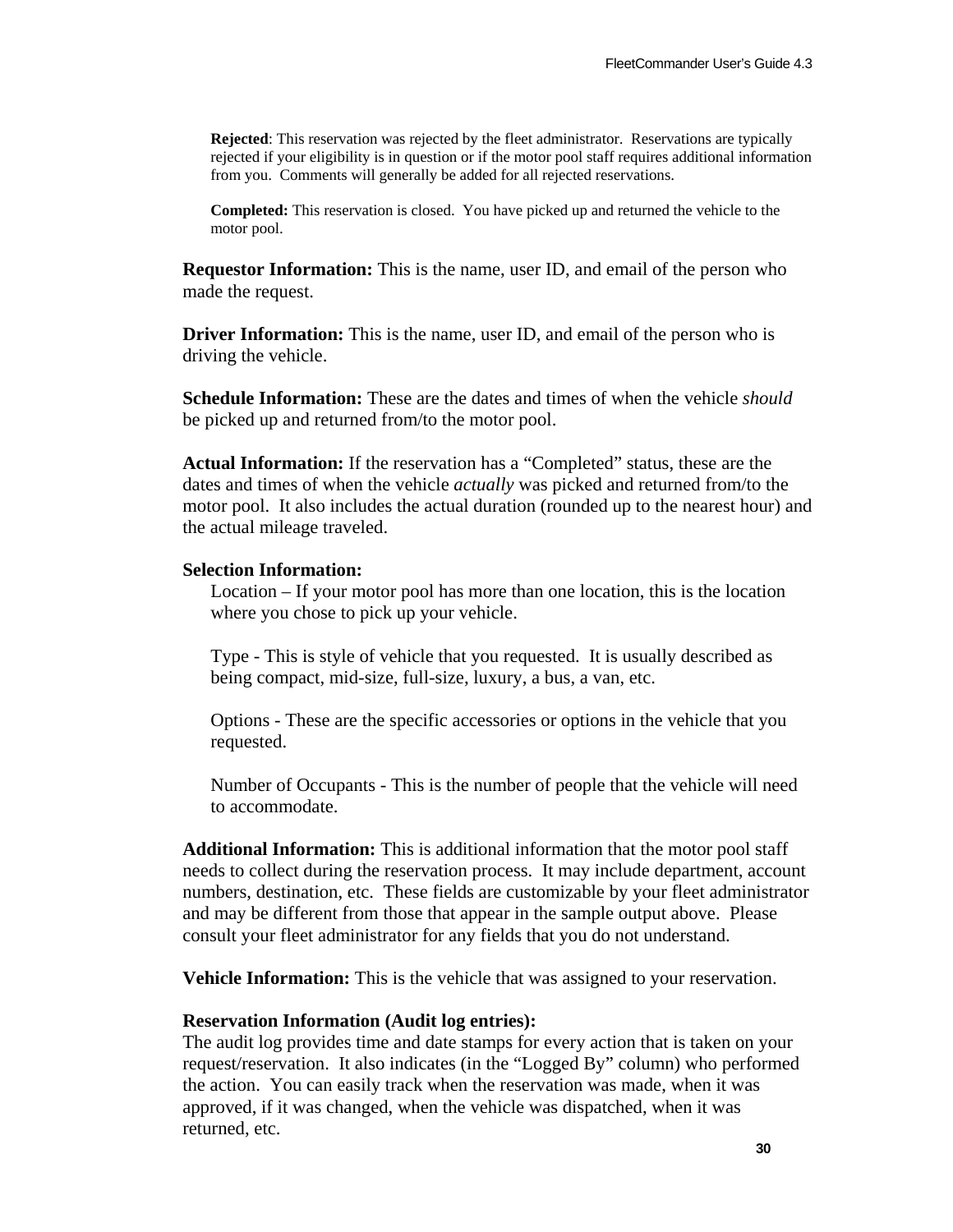## **Completed Trips Report**

The output of this report provides only those reservations that were completed by the user.

#### Filter Criteria

| <b>Completed Reservation Summary Report</b>            |                   |                                                |  |  |  |  |
|--------------------------------------------------------|-------------------|------------------------------------------------|--|--|--|--|
| Made Between<br>and                                    |                   |                                                |  |  |  |  |
| Reservation Starting Period Between<br>and             |                   |                                                |  |  |  |  |
| Reservation Ending Period Between<br>and               | 뼈이                |                                                |  |  |  |  |
| Eor<br>Asset Name All Assets                           | Other<br>Location | All Locations                                  |  |  |  |  |
| <u>Reserved by me</u><br>Reserved for me               | Type              | All Asset Types<br>Max Occupants All Occupants |  |  |  |  |
| Sort Order<br>$\odot$ End of Reservation<br>Asset Name |                   | Clear Filters<br>Generate Report               |  |  |  |  |

## Sample Output

| <b>Completed Reservation Summary Report</b><br><b>State University</b><br>5422 Amberwood Blvd.<br>Springfield, OH 43041                                                                               |                       |                                                                |                                                                        |             |  | <b>Primary Phone:</b><br><b>Secondary Phone: 800-555-1313</b><br>Fax: |                      | 800-555-1212<br>800-555-2323 |                                          |
|-------------------------------------------------------------------------------------------------------------------------------------------------------------------------------------------------------|-----------------------|----------------------------------------------------------------|------------------------------------------------------------------------|-------------|--|-----------------------------------------------------------------------|----------------------|------------------------------|------------------------------------------|
|                                                                                                                                                                                                       |                       |                                                                | Conf # Driver Department Account Purpose Vehicle Name Actual Departure |             |  | <b>Actual Return</b>                                                  | Duration<br>in hours |                              | <b>Mileage Comments</b>                  |
| 100009 John                                                                                                                                                                                           | Adams                 |                                                                | 555121                                                                 | E20-Accord  |  | 09/26/2005 05:00 PM 09/27/2005 05:00 PM 24                            |                      | 13                           |                                          |
| 100082 John                                                                                                                                                                                           | Adams                 | Administration 555121                                          |                                                                        | E20-Accord  |  | 07/10/2006 11:00 AM 07/10/2006 04:00 PM 5                             |                      | 56                           | There are probs<br>with this<br>vehicle. |
| 100200 John                                                                                                                                                                                           | Adams                 |                                                                | 555121                                                                 | G09128      |  | 08/29/2006 08:00 AM 08/29/2006 11:00 AM 3                             |                      | 24                           |                                          |
| 100278 John                                                                                                                                                                                           | Adams                 |                                                                | 555121                                                                 | E20-Accord  |  | 01/02/2007 09:00 AM 01/02/2007 10:00 AM 1                             |                      | 16                           |                                          |
| 100367 John                                                                                                                                                                                           | Adams                 |                                                                | 555121                                                                 | G249-Impala |  | 02/26/2007 08:00 AM 02/27/2007 04:00 PM 32                            |                      | 766                          |                                          |
|                                                                                                                                                                                                       | <b>Report Filters</b> |                                                                |                                                                        |             |  |                                                                       |                      |                              |                                          |
| Made By User Name:<br>(none)<br>John Adams<br>Made for User Name:<br>Made Between:<br>(none) and (none)<br>Reservation Start Between: (none) and (none)<br>Reservation End Between: (none) and (none) |                       | Asset Name:<br>Maximum Occupants: (none)<br>Location:<br>Type: | (none)<br>(none)<br>(none)                                             |             |  |                                                                       |                      |                              |                                          |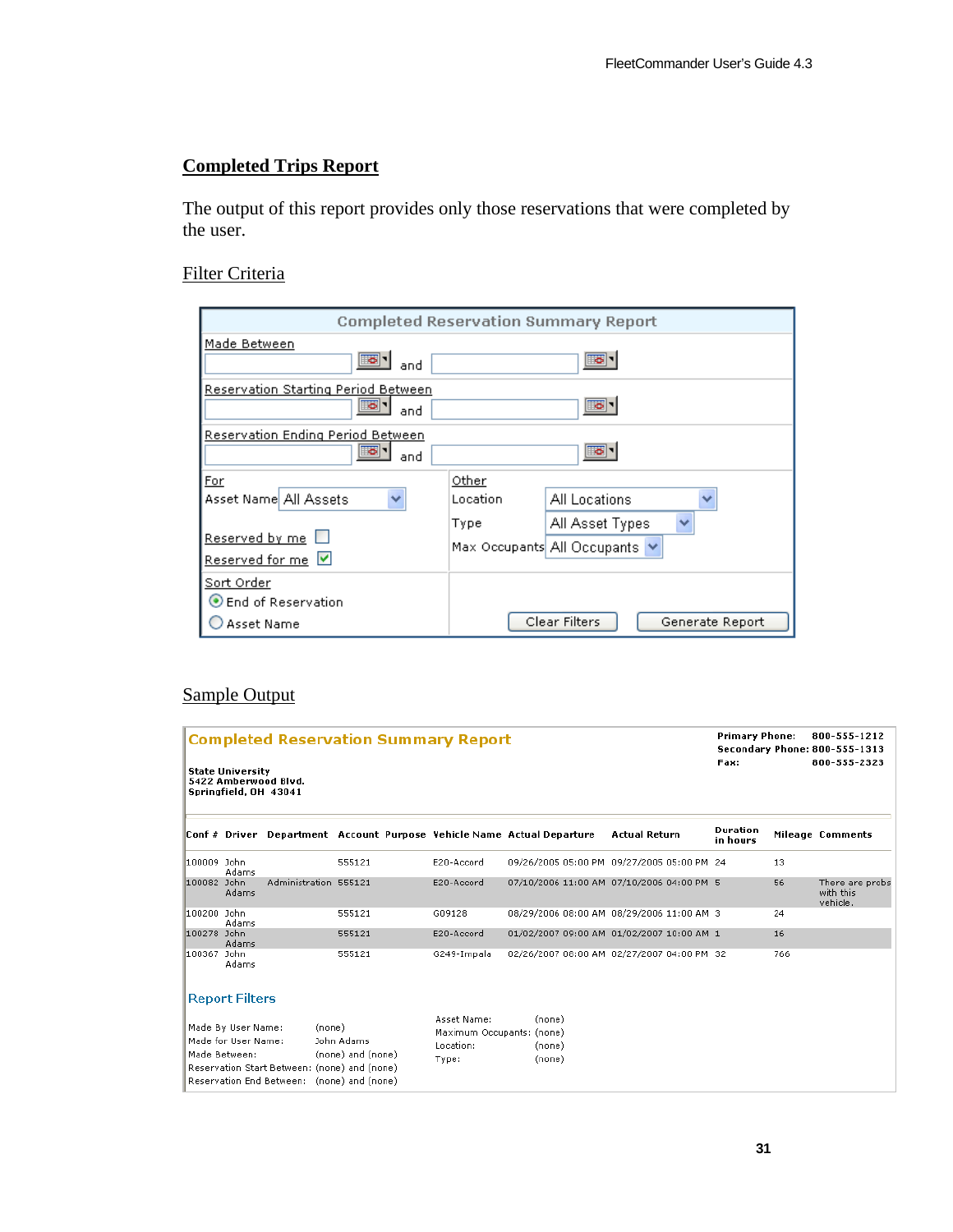**Conf # (Confirmation Number):** Once the request is approved, the system assigns a Confirmation Number to the approved request.

**Driver:** This is the driver of the vehicle.

**Customized fields:** The next three columns are fields that come from the "Additional Information" area of the reservation request page. This is additional information that the motor pool staff needs to collect during the reservation process. It may include department, account numbers, destination, etc. These fields are customizable by your fleet administrator and may be different from those that appear in the sample output above. Please consult your fleet administrator for any fields that you do not understand.

**Vehicle Name:** This is the name of the vehicle that was assigned to your reservation.

**Actual Departure:** This is the date and time that the reservation *actually* began.

**Actual Return:** This is the date and time that the reservation *actually* ended.

**Duration in hours:** This is the duration of your reservation in hours, rounded up to the nearest hour.

**Mileage:** This is the number of actual miles traveled during your reservation.

**Comments:** These are any comments that were made on your reservation by you or the administrator.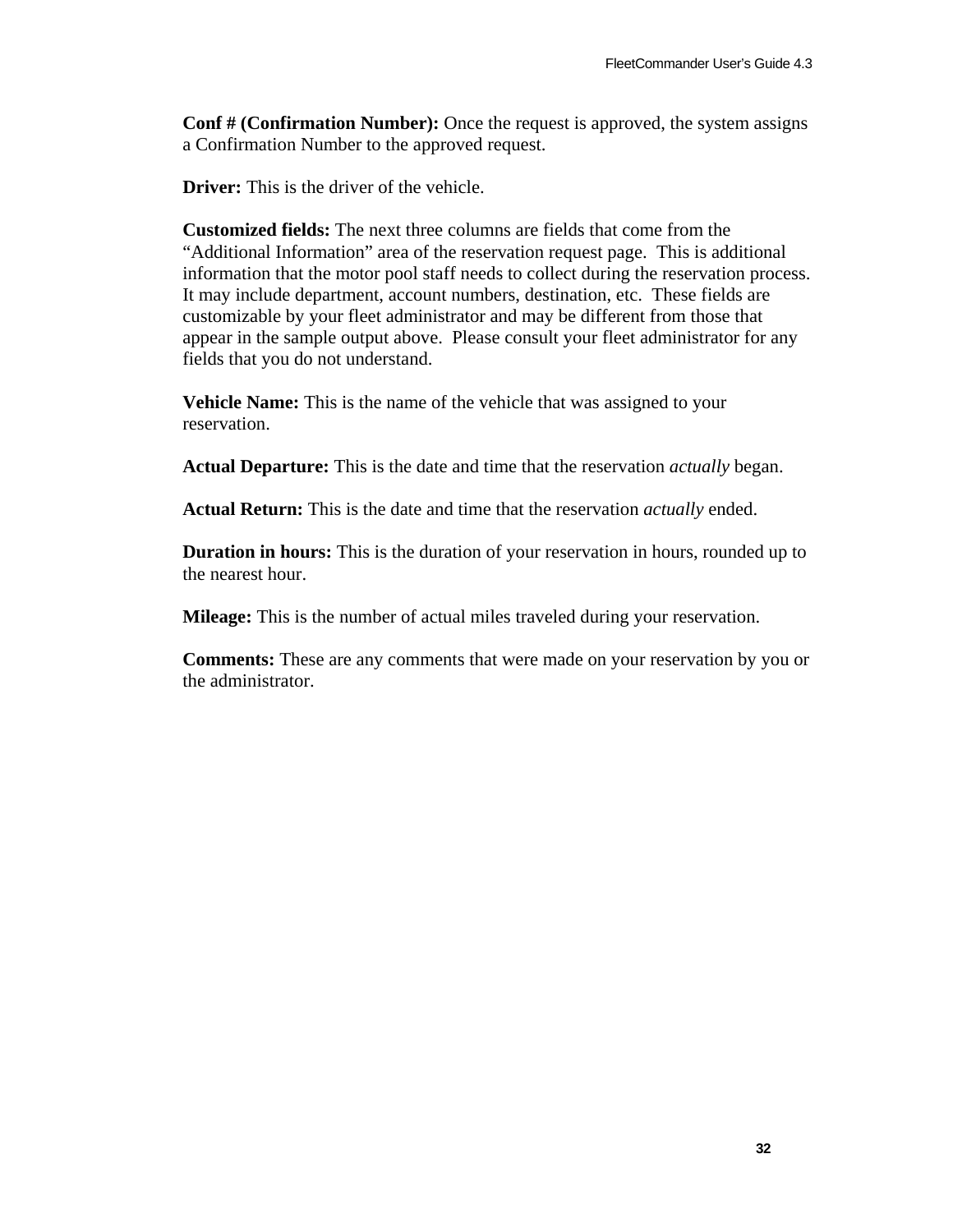## **Late Return Report**

The output of this report provides those trips where the user brought the vehicle back past the indicated Return Date/Time.

## Filter Criteria

| Late Return Report                                                                                                                                                  |                                                                                                                 |
|---------------------------------------------------------------------------------------------------------------------------------------------------------------------|-----------------------------------------------------------------------------------------------------------------|
| Made Between<br>         <br>and                                                                                                                                    | ಾ                                                                                                               |
| Reservation Starting Period Between<br><b>To</b> 1<br>and                                                                                                           | ▩                                                                                                               |
| Reservation Ending Period Between<br>and                                                                                                                            |                                                                                                                 |
| <b>For</b><br>Asset Name All Assets<br>v<br>Made by me<br>Made for me $\vert \vee \vert$                                                                            | Other<br>All Locations<br>Location<br>$\checkmark$<br>All Asset Types<br>Type<br>Max Occupants  All Occupants ∨ |
| Sort Order<br>$\odot$ Start Date of<br>Reservation<br>$\mathbf{\odot}$ Ascending<br>$\bigcirc$ Asset Name $\bigcirc$ Hours<br>Descending<br>Late<br>Supervisor name | Clear Filters<br>Generate Report                                                                                |

## Sample Output

| Late Return Report<br><b>State University</b><br>5422 Amberwood Blvd.<br>Springfield, OH 43041                                                           |                                           |                                                                |                                      |                              | <b>Primary Phone:</b><br><b>Secondary Phone: 800-555-1313</b><br>Fax: |                        | 800-555-1212<br>800-555-2323 |
|----------------------------------------------------------------------------------------------------------------------------------------------------------|-------------------------------------------|----------------------------------------------------------------|--------------------------------------|------------------------------|-----------------------------------------------------------------------|------------------------|------------------------------|
| <b>Completed Trips</b>                                                                                                                                   |                                           |                                                                |                                      |                              |                                                                       |                        |                              |
| Conf # Departure                                                                                                                                         | <b>Sch Return</b>                         | <b>Actual Return</b>                                           | Supervisor Name                      | Supervisor Ph Driver         |                                                                       | <b>Hrs Late Status</b> |                              |
| 100490 04/12/2007 10:00AM<br>100492 04/17/2007 10:00AM                                                                                                   | 04/12/2007 08:00PM<br>04/14/2007 06:00PM  | 04/12/2007 10:13PM<br>04/17/2007 06:00PM                       | Jane Dough<br>Jane Dough             | 301-555-0982<br>301-555-0982 | Amy Benson 02:13<br>Amy Benson 72:00                                  |                        | Completed<br>Completed       |
| Not Yet Returned                                                                                                                                         |                                           |                                                                |                                      |                              |                                                                       |                        |                              |
| Conf # Departure                                                                                                                                         | <b>Sch Return</b>                         | <b>Actual Return</b>                                           | Supervisor Name Supervisor Ph Driver |                              |                                                                       | <b>Hrs Late Status</b> |                              |
|                                                                                                                                                          |                                           | No Reservations Found                                          |                                      |                              |                                                                       |                        |                              |
| <b>Report Filters</b>                                                                                                                                    |                                           |                                                                |                                      |                              |                                                                       |                        |                              |
| Made By User Name:<br>Made for User Name:<br>Made Between:<br>Reservation Start Between: (none) and (none)<br>Reservation End Between: (none) and (none) | (none)<br>Amy Benson<br>(none) and (none) | Asset Name:<br>Location:<br>Type:<br>Maximum Occupants: (none) | (none)<br>(none)<br>(none)           |                              |                                                                       |                        |                              |